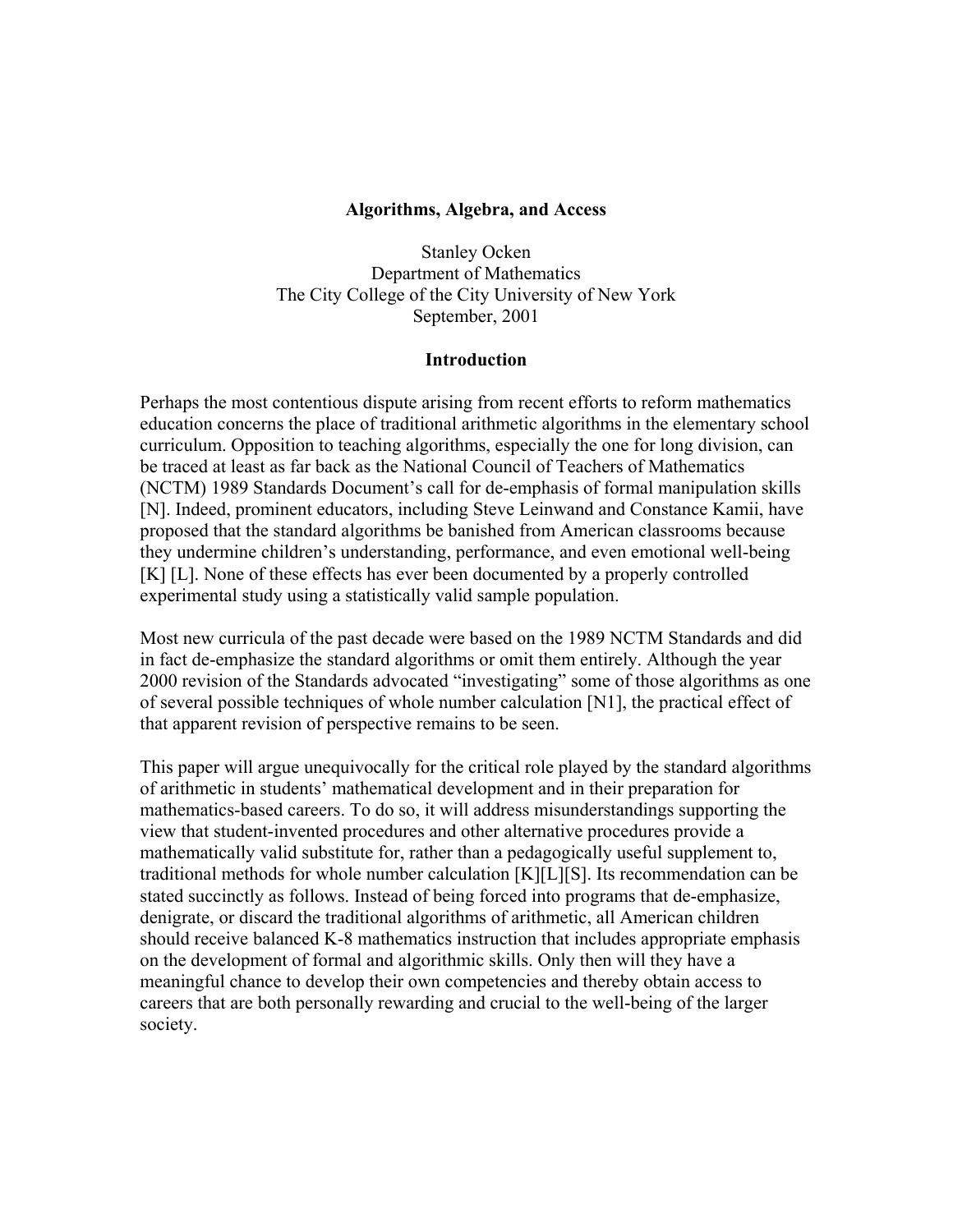The importance of formal algorithmic skills to college-bound students was underscored in the May, 2001 report of a commission of experts (the "Math Commission"), chaired by City University of New York Chancellor and mathematician Matthew Goldstein, and charged by Schools Chancellor Harold M. Levy with reviewing mathematics education in the New York City school system [Go]. Recommendation 2 of that report calls for establishing

"a new option for all interested students in grades 9-11, emphasizing formal and abstract mathematical competency."

"Formal and abstract mathematical competency," henceforth abbreviated FAMC, denotes, among other things, the ability to work efficiently and accurately with the symbolic algebraic manipulations emphasized in the traditional high school curriculum. A principal theme of this essay is that children's early exposure to, and adequate practice with, the standard algorithms of arithmetic constitute critical first steps in acquiring FAMC.

Concerning the recommended new option, the following remarks, included in the Math Commission's publicly distributed draft document but omitted from its final report, should be of particular interest to curriculum developers and to faculties of schools of education:

"It is important to recognize that the goals of the current New York State curriculum…come at a cost. Whenever an emphasis is placed on ensuring that applications are made to 'real world' situations …less emphasis is placed on arithmetical or mathematical ideas and the formal, abstract contextual settings sought particularly by students who will go on to become scientists, engineers, mathematicians, computer scientists, physicians, and educators of mathematics.

"Despite their many strengths, *the NCTM standards do not contain the rigor, algorithmic approach, formal methods, and logical reasoning which are required of this small but critically important portion of the population."* (emphasis added)

It is not without significance for the mathematics education community that "educators of mathematics" are included in the list of professionals who require training in an algorithmic approach and formal methods. That list is not complete, of course: many programs in nursing, physical therapy, occupational therapy, psychology, architecture, economics, business, and other professions require students to complete or to have completed courses in calculus, statistics, or physics.

The draft document's quoted characterization of the portion of the population requiring FAMC as "small" is misleading. In the Fall, 2000 semester, when 1.156 million U.S. high school graduates began a four-year college, 463,000 students enrolled in first-year calculus. In addition, there were 236,000 enrollments in undergraduate statistics courses [BLS][LMR]. In fact, therefore, the cohort of students aiming for careers that require calculus and statistics is quite large. Furthermore, that group can only be expected to increase in size and importance as computer and other technologies advance. Students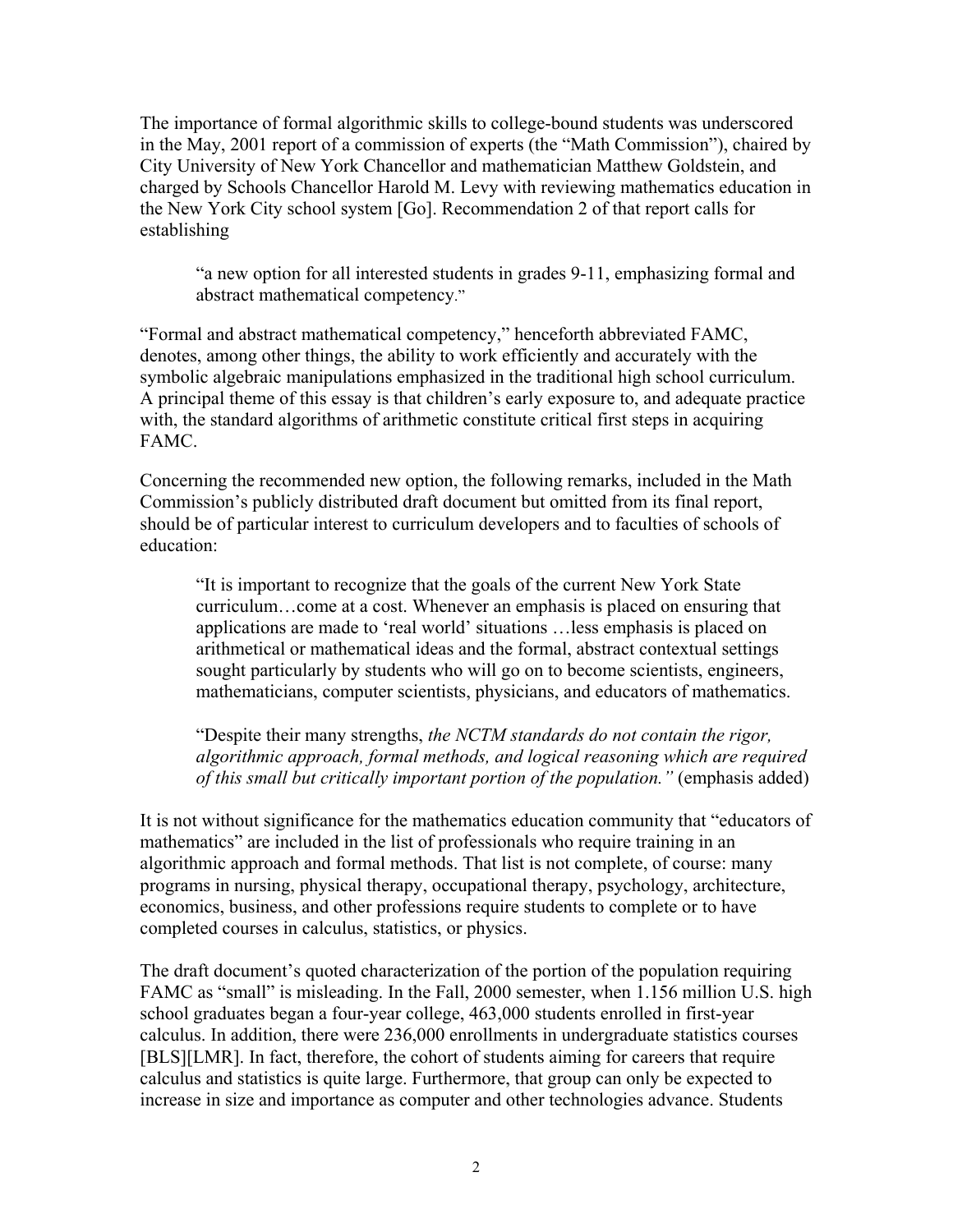who graduate high school with inadequate FAMC will be unable to succeed in college mathematics, and as a result will confront circumscribed career and life choices.

The Math Commission report does not address a critical question: what type of K-8 curriculum will, or will not, adequately prepare students for success in the proposed FAMC high school mathematics option? A principal motivation for writing this essay is concern that students whose K-8 mathematics programs de-emphasize or eliminate traditional algorithmic approaches will be effectively denied access to that option, or indeed to any high school program designed to prepare them for rigorous college mathematics. Among the groups most severely impacted will be the children of non-English speaking immigrants, children who until now have been able to enter the mainstream of American society by pursuing careers that emphasize mathematical, as opposed to linguistic, competency.

This paper is organized as follows. Section 1 lists "myths" and "facts" about standard, alternative, and student-invented algorithms. A gentler choice of words would be "assertions" and "discussions." The more eristic terminology is used because it appears to have become standard usage in discussions of educational issues.

Section 2 analyzes a well-known alternative division algorithm, described and advocated in a paper by Judith Sowder, a professor of math education at San Diego State University [S]. That procedure is shown to be cumbersome and error-prone when applied to a representative problem, rather than to the single unusually easy demonstration problem Sowder uses in an attempt to portray the alternative algorithm as reasonably efficient.

Section 3 describes how and why the traditional algorithms of arithmetic are indispensable preparation for the study of algebra with variables, and therefore also for physics, statistics, and calculus courses required by students who must acquire FAMC.

Finally, an appendix describes and illustrates the standard algorithms for multiplication and division of multi-digit decimal integers. It is hoped that the explanations therein will convey both the ideas underlying the algorithms and their formal implementation in a style that can be expanded and shared with students at all levels, up to and including prospective and in-service elementary and middle school teachers.

# **1. Myths and Facts**

This section will refute a number of assertions that are often marshaled to argue against the continued study of the standard algorithms, each based on specific misunderstandings that will be addressed in detail.

**Myth 1:** It is no longer sensible for children to learn the standard algorithms because the right answer can be found much more easily with a calculator.

**Fact:** The importance of teaching algorithms was addressed in the 1999 open letter addressed to then Secretary of Education Richard Riley and signed by 200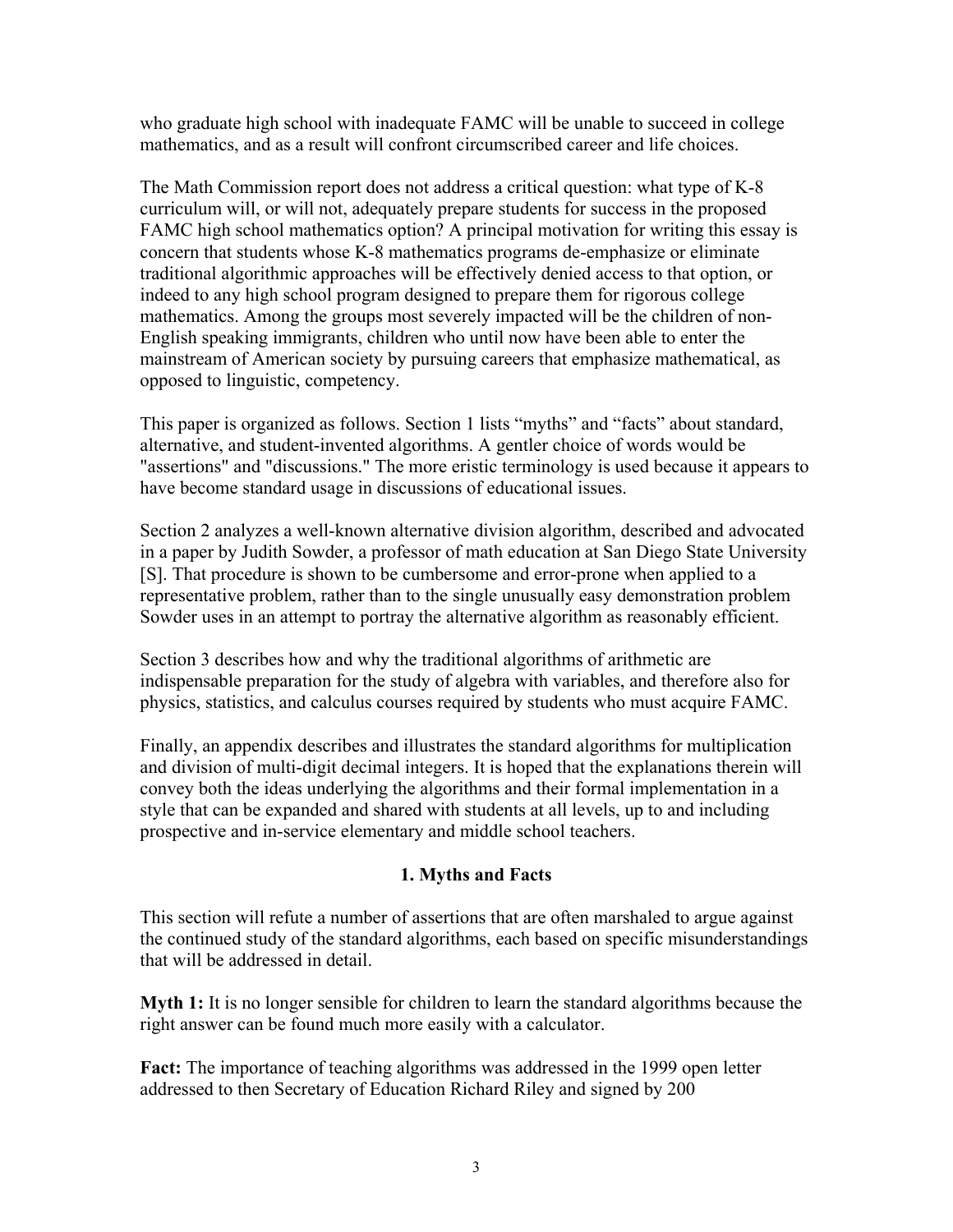mathematicians and scientists to protest the designation of 10 NCTM-based programs as "promising" or "exemplary"[OL]. To refute the extreme view that "continuing to teach [pencil-and-paper algorithms] to our students is not only unnecessary, but counterproductive and downright dangerous [L]," the letter stated:

In sharp contrast, a committee of the American Mathematical Society (AMS) ….published a report which stressed the mathematical significance of the arithmetic algorithms, as well as addressing other mathematical issues, [including] the statement:

"*We would like to emphasize that the standard algorithms of arithmetic are more than just 'ways to get the answer' -- that is, they have theoretical as well as practical significance. For one thing, all the algorithms of arithmetic are preparatory for algebra, since there are (again, not by accident, but by virtue of the construction of the decimal system) strong analogies between arithmetic of ordinary numbers and arithmetic of polynomials.*"

What is meant, for instance, is that the polynomial multiplication problem  $(2x+3y)(4x+5y)$  is an algebraic generalization of the arithmetic problem 23\*45. If (and this is a crucial qualification) the multiplication algorithm for whole numbers has been taught and learned intelligently, and if the formal manipulation component of that algorithm has been mastered, the formal and conceptual jumps from numbers to polynomials will be manageable. A student who sees the algebra problem for the first time will think or say "I've been here before," especially if her algebra teacher is aware of and can communicate effectively the analogy between the arithmetic and algebraic versions of the multiplication algorithm. Conversely, a student who encounters the polynomial multiplication problem without having seen and practiced the whole number algorithm will be at a severe, if not crippling, disadvantage.

More generally, it is naïve and counterproductive to suggest that calculators, or even symbolic algebra software, eliminate or reduce students' need for formal algebraic skills. If technology is introduced appropriately, as a tool for obtaining numerical and graphical solutions to problems whose algebraic representations are too complex for hand calculation, facility with algebraic manipulation is crucial both for building those representations and for correctly inputting them into the computing device. In my own experience with technology-based courses, it is precisely those students with the weakest symbolic and algebraic skills who have the most trouble correctly entering formulas and expressions into their calculator or computer.

**Myth 2:** Children who use the standard algorithms to solve sheets of drill problems are not thinking about what they are doing and thus are engaging in robot-like behavior that stifles their development as learners of mathematics.

**Fact:** This myth, stated in a larger context, was deflated nearly a century ago by the eminent mathematician and philosopher Alfred North Whitehead in his *Introduction to Mathematics* [W]:

It is a profoundly erroneous truism repeated by all copybooks, and by eminent people when they are making speeches, that we should cultivate the habit of thinking of what we are doing. The precise opposite is the case. Civilization advances by extending the number of operations that we can perform without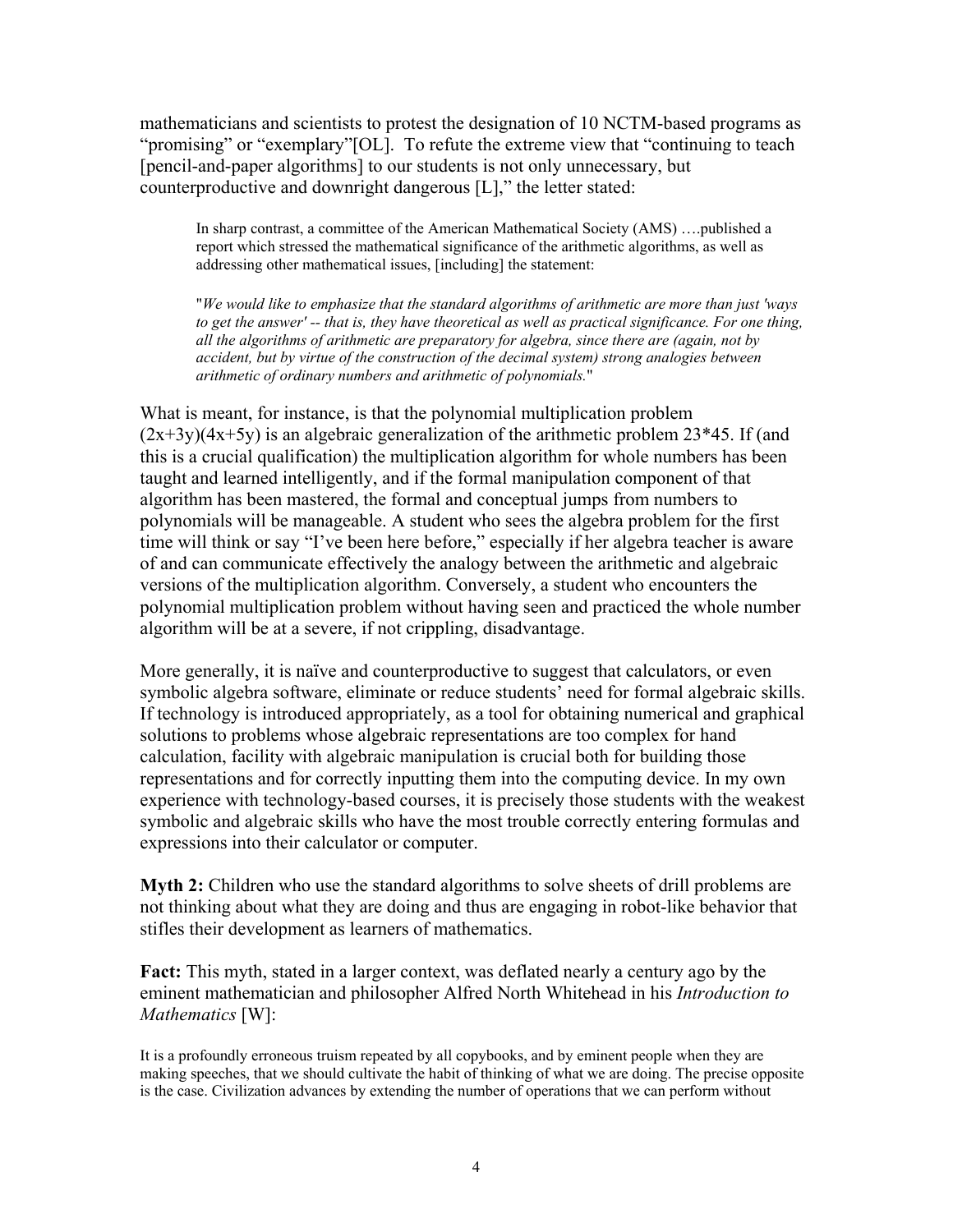thinking about them. Operations of thought are like cavalry charges in a battle--they are strictly limited in number, they require fresh horses, and must only be made at decisive moments.

What holds true of civilization is all the more true of mathematics. It is sensible to encourage children to think about all the details of the mathematics problems they are solving if, and only if, the *final* goal of their study of mathematics is to perform simple tasks such as adding or multiplying one- or two-digit numbers. For students to progress beyond this basic level, however, it is neither possible nor desirable to demand that they constantly think about the details of the steps and sub-steps of even moderately complicated problems.

Any student taking a first year calculus exam, for example, must perform hundreds of small operations automatically and accurately. Indeed, a fundamental difficulty that bedevils many calculus students is that they have not learned to perform lower level mathematical operations automatically, accurately, and, as Whitehead advises, without thinking about what they are doing. Only by submerging a concern with irrelevant detail can students choose, develop, and execute an appropriate global strategy for solving a complicated problem.

How do students acquire the ability to perform lower level operations automatically? Numerical and algebraic symbol manipulation skills are not inborn. They must be learned, and for most students the process is not easy. Children need to begin slowly, with a few carefully chosen examples, in order to gain an understanding of how an algebraic process works. After that initial stage, practice for the sake of practice, i.e. drill for skill, is the path whereby the vast majority of students can reach the level of fluency and accuracy that is needed for formal mathematical competency.

**Myth 3:** Children can invent their own algorithms.

**Fact:** A mathematical algorithm (hereafter referred to simply as "an algorithm") is an ordered sequence of steps that yields the solutions to a well-defined class of problems. For example, one could devise algorithms for any of the following classes of problems involving whole number operands:

Multiply a 2-digit number by a 1-digit number. Divide any number by a 1-digit number. Multiply any two numbers.

The algorithm must be formulated as a sequence of mathematical or logical steps in a way that describes exactly how to find the solution to every problem in the class, rather than by just demonstrating the procedure for a few specific examples.

Any algorithm that purports to solve a class of problems must be both *reliable* and *efficient.* Reliable means: absent careless errors, a person who follows the steps in the algorithm will obtain the correct answer to every problem in the given class. Efficient means: on average, or perhaps always, the algorithm uses as few arithmetic steps as possible.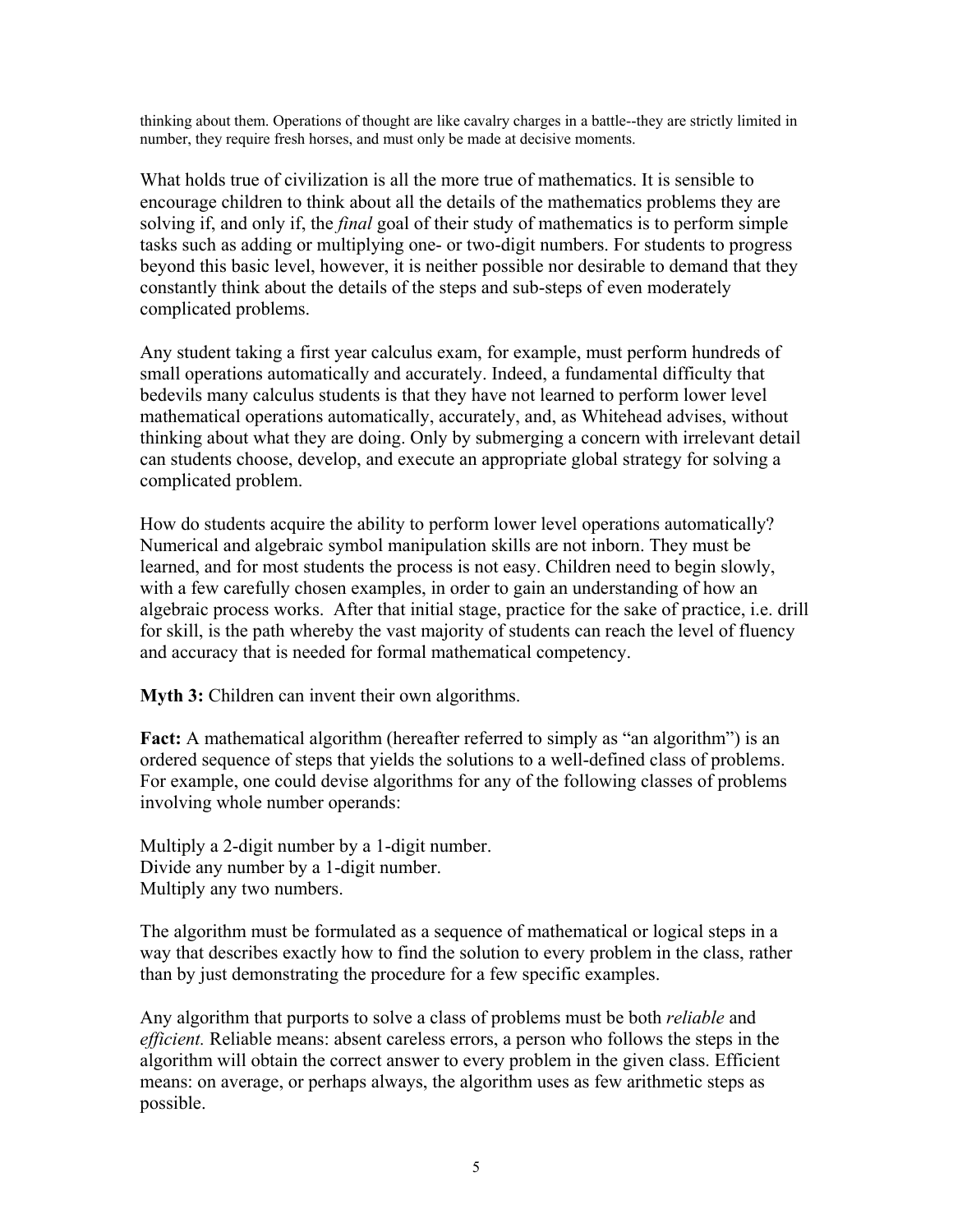A procedure that solves some but not all problems in a given class is not an algorithm, but is rather a trial and error method that is certainly not reliable and is usually not efficient. While efficiency need not be the highest virtue for pedagogical purposes, reliability must not be compromised, for there is no *a priori* way to determine whether an unreliable algorithm can be used to solve a given problem. Throughout history, it has been a challenging task for adult mathematicians to devise reliable and efficient algorithms that apply to general classes of operands. Any claim that today's K-8 students can do the same should be subjected to the most intense scrutiny.

In view of such skepticism, the reader may wonder how it can be that so many curricula seem to overflow with examples of clever student solutions. Part of the explanation is that the authors carefully select problems that are well suited to *ad hoc* methods and then avoid analyzing either the reliability or the efficiency of the solution strategy. The following typical example, from the TERC teacher's manual for the Investigations unit *Building on Numbers You Know,* shows how a student calculated 374 divided by 12 [T].

12 times  $10 = 120$ 12 times  $20 = 120 + 120 = 240$ 12 times  $30 = 240 + 120 = 360$ 12 times  $31 = 360 + 12 = 372$  and so the quotient is 31 with remainder 2.

This strategy does yield a pleasantly compact solution –for the chosen three-digit dividend and two-digit divisor. How well does a similar approach work with another problem of the same type, such as 967 divided by 18?

10 18´s are 180 20 18's are  $180 + 180 = 360$ 40 18's are  $360 + 360 = 720$ 50 18's are  $720 + 180 = 900$ Subtract 900 from the dividend 967, leaving 67 3 20's are 60 and so 3 18's are 54 (or, perhaps,  $18 + 18 = 36$  and so  $36 + 18 = 54$ ) Subtract 54 from 67, leaving 13, and so the quotient is  $50 + 3 = 53$  and the remainder is 13

Applied to this second problem, the TERC strategy appears rather clumsy. Indeed, it is quite inefficient when compared with the traditional algorithm, which replaces the first four TERC steps by the observation that 18 goes into 96 (tens) 5 times.

Which of the two examples above more fairly represents the complexity and efficiency of the TERC solution strategy? It's hard to say, because that strategy is not well defined. However, the basic reason for the clean solution in the TERC example is apparent: the quotient is

 $31 = 10 + 10 + 10 + 1$ , the sum of only four summands.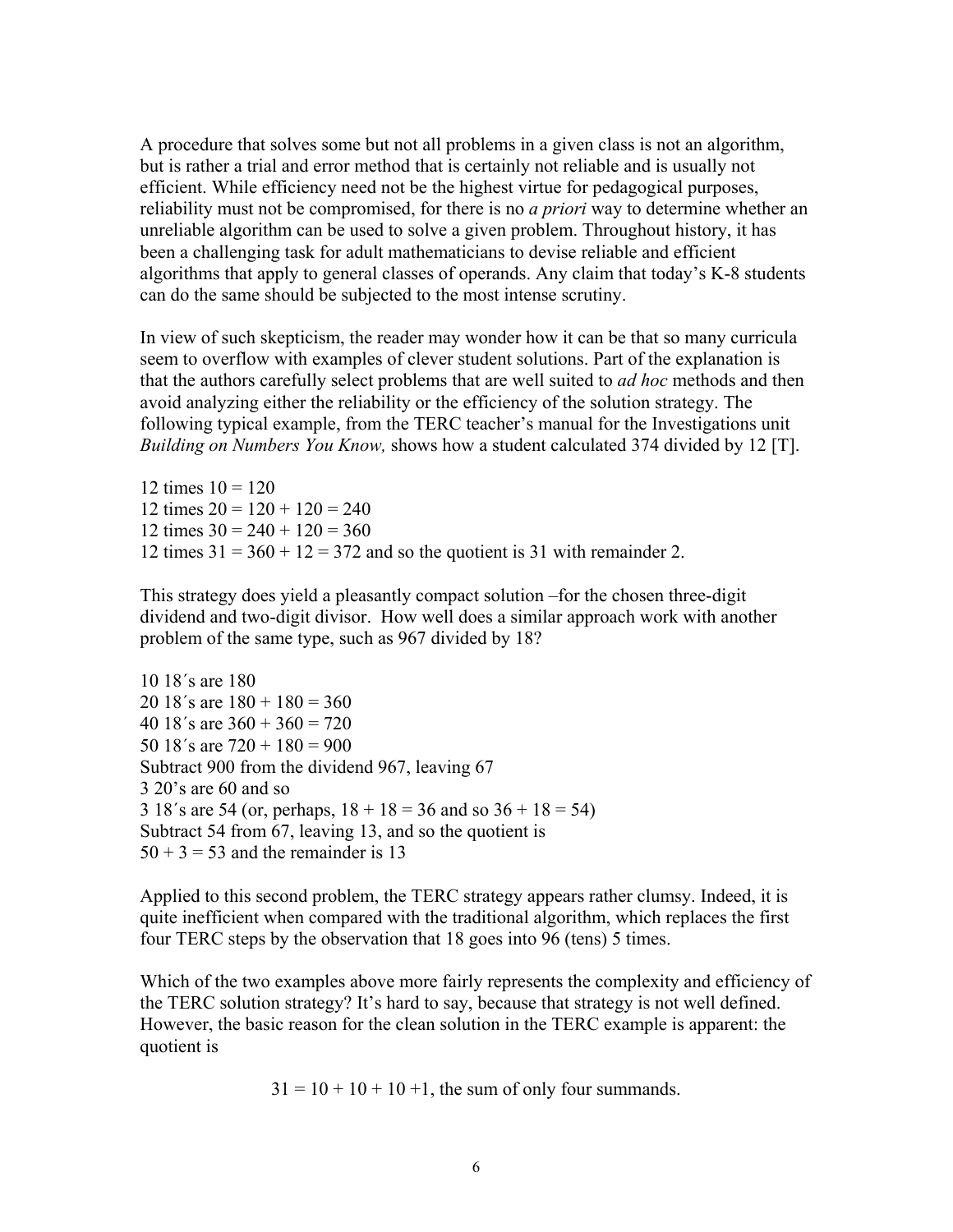In contrast to the TERC procedure, an alternative division algorithm explained and advocated by Judith Sowder in [S] is both well defined and reliable. Curiously, she purports to demonstrate the efficiency of the variant algorithm by using a single example, for which the quotient also turns out to be

 $31 = 10 + 10 + 10 + 1$ , the sum of the same four summands!

The analysis in Section 2 will demonstrate quite clearly the inefficiency of Sowder's algorithm when it is applied to randomly chosen problems rather than to this carefully selected, very easy, and apparently rather popular demonstration example.

**Myth 4:** The traditional long division algorithm is obscure and hard to understand for both students and teachers.

**Fact:** Here is an attempt at a clear exposition. Let's start with a simple example and define some standard terms.

In the problem 63 divided by 10, 63 is the dividend; 10 is the divisor; 6 is the (integer part of the) quotient; and 3 is the remainder.

To find the quotient, observe that 6 times 10 is the highest multiple of 10 that is less than 63, and so, for example, dividing 63 children into groups of 10 children each would separate them into 6 groups and leave 3 children "left over." Therefore the quotient is 6 with a remainder of 3.

The standard division algorithm extends this method to more difficult problems with multi-digit dividends and divisors. It works as follows. You need to keep track of two numbers, the "current dividend" and the "current quotient," each of which will be updated one or more times during the execution of the algorithm. To begin, set the current dividend equal to the dividend, and set the current quotient equal to 0. To continue, perform the following steps until Step 1 tells you to stop.

**Step 1:** If the current dividend is less than the divisor, stop: the quotient is the current quotient and the remainder is the current dividend. Otherwise, continue with

**Step 2:** From among the multiples of the divisor by these multipliers: 1, 2, 3, 4, 5, 6, 7, 8, 9, 10, 20, 30, 40, 50, 60, 70, 80, 90, 100, 200, 300, 400, 500, 600, 700, 800, 900, , ,

• Select the largest multiple that is less than or equal to the current dividend.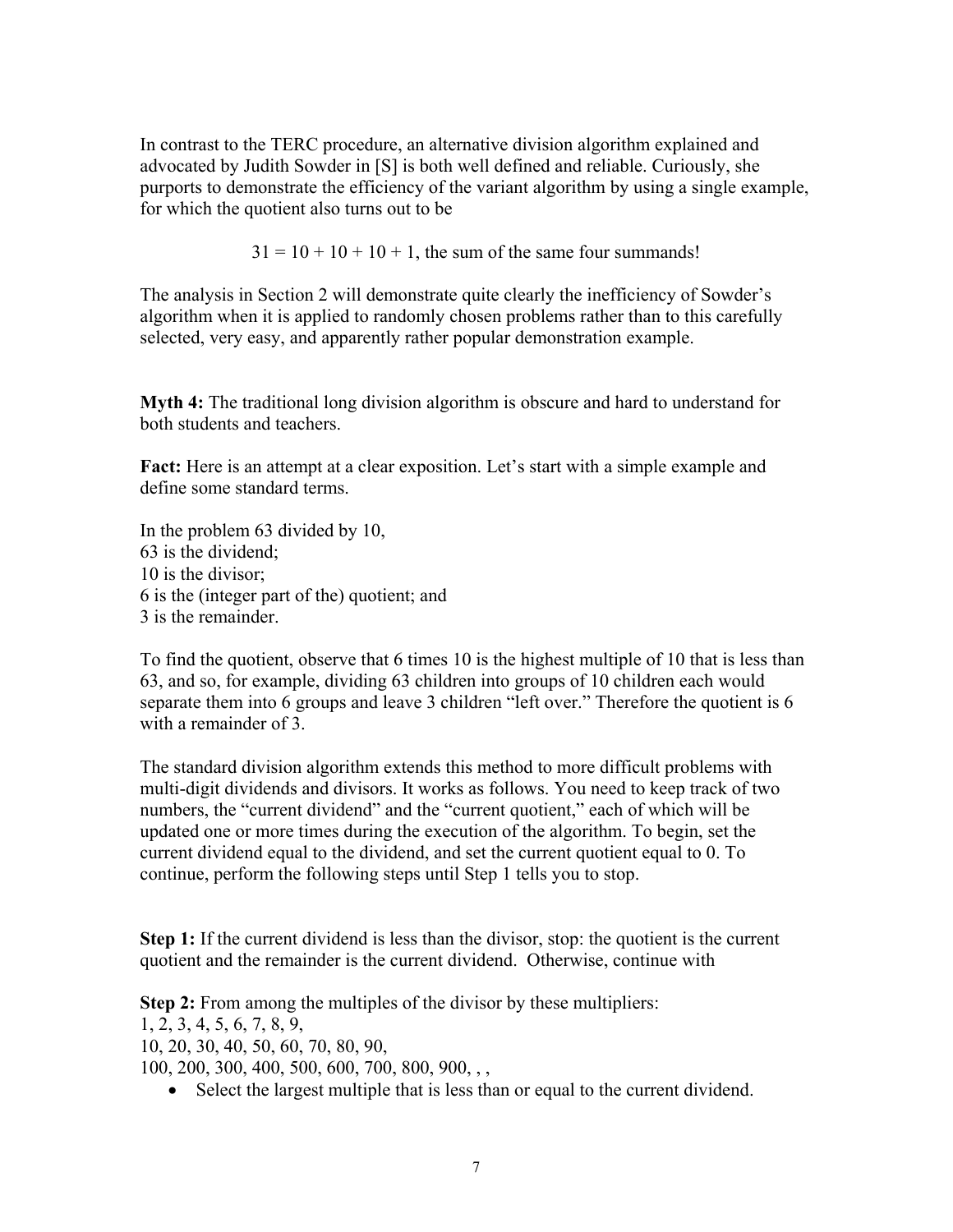- Subtract that multiple from the current dividend to update the current dividend.
- Add the current quotient and the selected multiplier to update the current quotient.
- Go to Step 1.

The above description is complete, albeit condensed, but does not prescribe a method for writing down the solutions to particular problems. There are many possible tableaux (or formats) for doing so, each illustrating a practical method for implementing the long division algorithm. The appendix to this paper contains an expanded explanation of that algorithm, together with both the tableau used in the United States and a variant that may help students and teachers to understand better the underlying ideas.

**Myth 5:** There are many long division algorithms. In fact, students in other countries don't learn the standard algorithm.

**Fact:** There are only a handful of reliable methods for whole number division in the decimal number system. Of these, the standard algorithm is by far the most efficient. The following section will quantify just how much more efficient it is than one frequently discussed variant.

The standard algorithm's superior efficiency makes its use universal, or at least planetwide. What is not completely uniform, however, is the tableau that is used. There are minor variations from country to country in both the number and positioning of the intermediate calculations that are written down by the problem solver. However, any country's tableau translates easily to any other country's. A student who has learned long division in a Russian elementary school, for example, should be able to explain the correspondence between his tableau and its American counterpart by seeing how Steps 1 and 2 of the division algorithm specified above are carried out in each. The variations are notational rather than procedural and have little if any effect on students' understanding or on the amount of time they need to solve problems.

Since the various tableaux now used in different countries differ only in minor details, it is appropriate to refer to a "modern" tableau for long division: modern, but not recent, for that tableau already appeared in print in the year 1491[C]. Its brevity, comprehensibility, and ease of use have never since been surpassed.

Before that time, the standard algorithm was also the basis for division calculations, but the tableau used was clumsier and more prone to error than the modern one. Although part of the difference in ease of use stemmed from the fact that the earlier "galley" tableau had been designed for use with a sand table (a device that facilitates frequent crossing out and rewriting of digits), the major improvement offered by the modern tableau was that it made transparent the underlying logic of the division algorithm specified above in Fact 4. See the appendix for details. For further discussion of various tableaux for division and other algorithms, as well as for a general introduction to the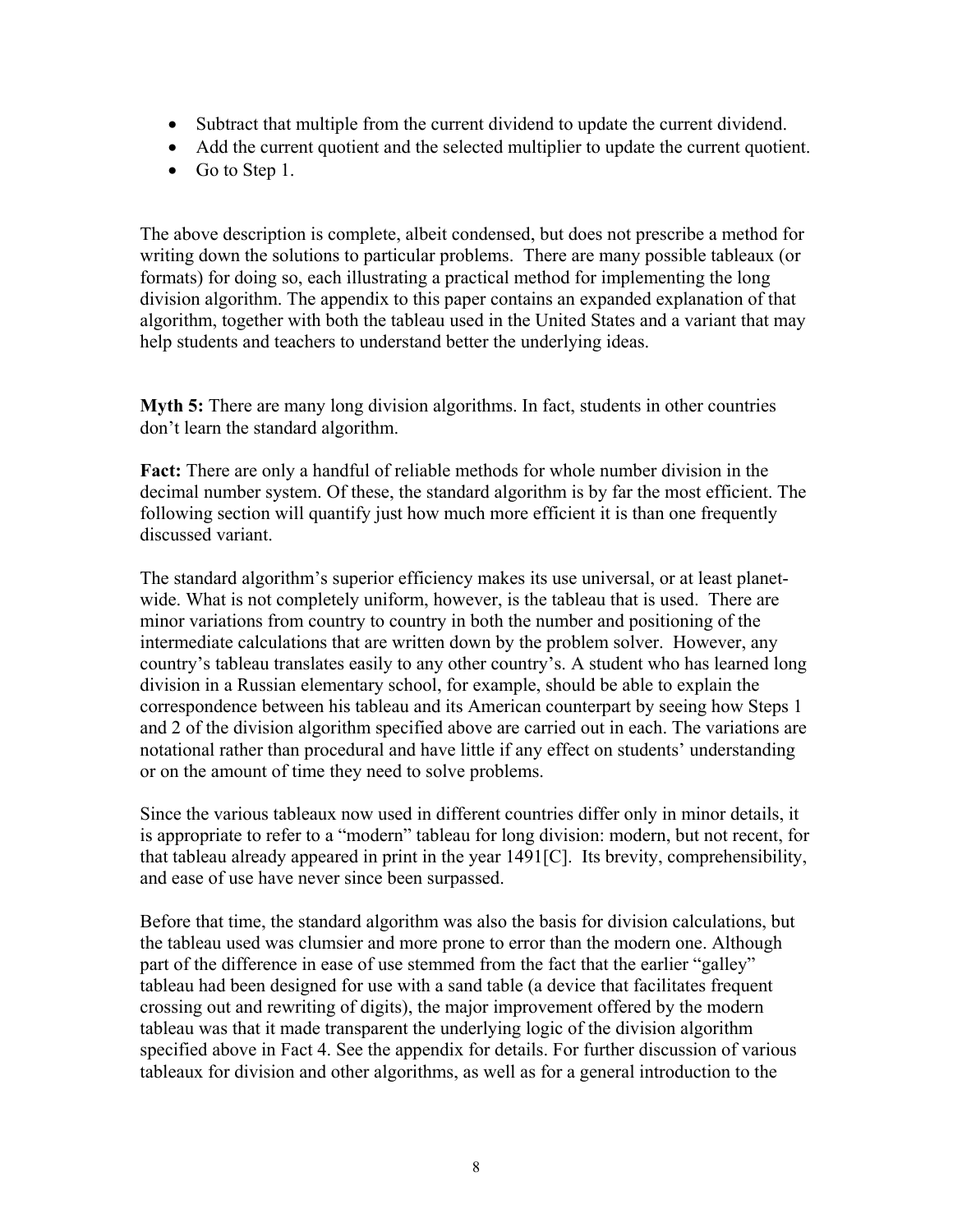history and importance of the algorithms of arithmetic, a good reference is Frank Swetz' engrossing exposition *Capitalism and Arithmetic*  $[Sw]$ <sup>1</sup>.

In recent years, a muddling of the distinction between the terms "algorithm" and "tableau" has led to frequent miscommunication between mathematicians and math educators. Both methods books and student texts typically explain how to do long division not by specifying an algorithm as defined earlier, but rather by illustrating a few specific problem solutions using the tableau of choice. Such presentations conceal the underlying logic of the standard algorithm and all too easily descend into lists of mechanical instructions, a mode of pedagogy justifiably criticized in the anti-algorithm literature. Such criticism should be leveled against the exposition in those texts rather than against the algorithms themselves. Both an explicit description of the division algorithm *and* clear demonstration examples worked with a given tableau, as provided in Fact 4 above and in the appendix to this paper, are prerequisites for achieving proficiency with the use of the standard algorithm as well as for acquiring a reasonable sense of how and why it works.

Before proceeding, it is important for the reader to understand what is, and what is not, being advocated in this paper. The essential message is: as one component of their elementary education, students need to acquire an understanding of, and automatic proficiency with, the standard algorithms of arithmetic. However, it is certainly not being suggested that those algorithms are now taught appropriately, or ever have been taught appropriately, in American schools. Clearly, it is possible to teach algorithms badly. However, if such teaching is prevalent in this country, as it appears to be, the solution is to improve teachers' own understanding of algorithmic methods rather than to cast aspersions on the subject matter.

The need for such improvement became apparent during an examination of a college library's extensive mathematics education collection: it was impossible to locate a coherent specification of the long division algorithm. For this unfortunate situation, it is difficult to suggest a plausible explanation. In an attempt to fill the void, Section 1 and the appendix to this paper contain a detailed specification and overview, with examples, of both the multiplication and long division algorithms.

Similarly, it is no secret that exercises geared toward the development of formal mathematical skills are not the high point of students' educational experience. Much can be done to increase students' interest in and enthusiasm for genuine mathematical activity. In particular, there is a great need for curricula that provide engaging and openended computational activities, examples that illuminate rather than obscure the power of symbolic representations, and mathematically honest but age-appropriate discussions of the ideas underlying the decimal number system<sup>2</sup>. For examples worth emulating, a good

 $\overline{a}$ 

<sup>&</sup>lt;sup>1</sup> Note however, that Swetz' assertion on p. 217: "The prolonged historical popularity of the galley method of division was due in great part to its efficiency and resulting economy" is extremely misleading insofar as it suggests a favorable comparison with the modern tableau [O].

 $2^{2}$  For example, given any collection of marbles, why is there one, and only one, decimal whole number that tells you the size of the collection?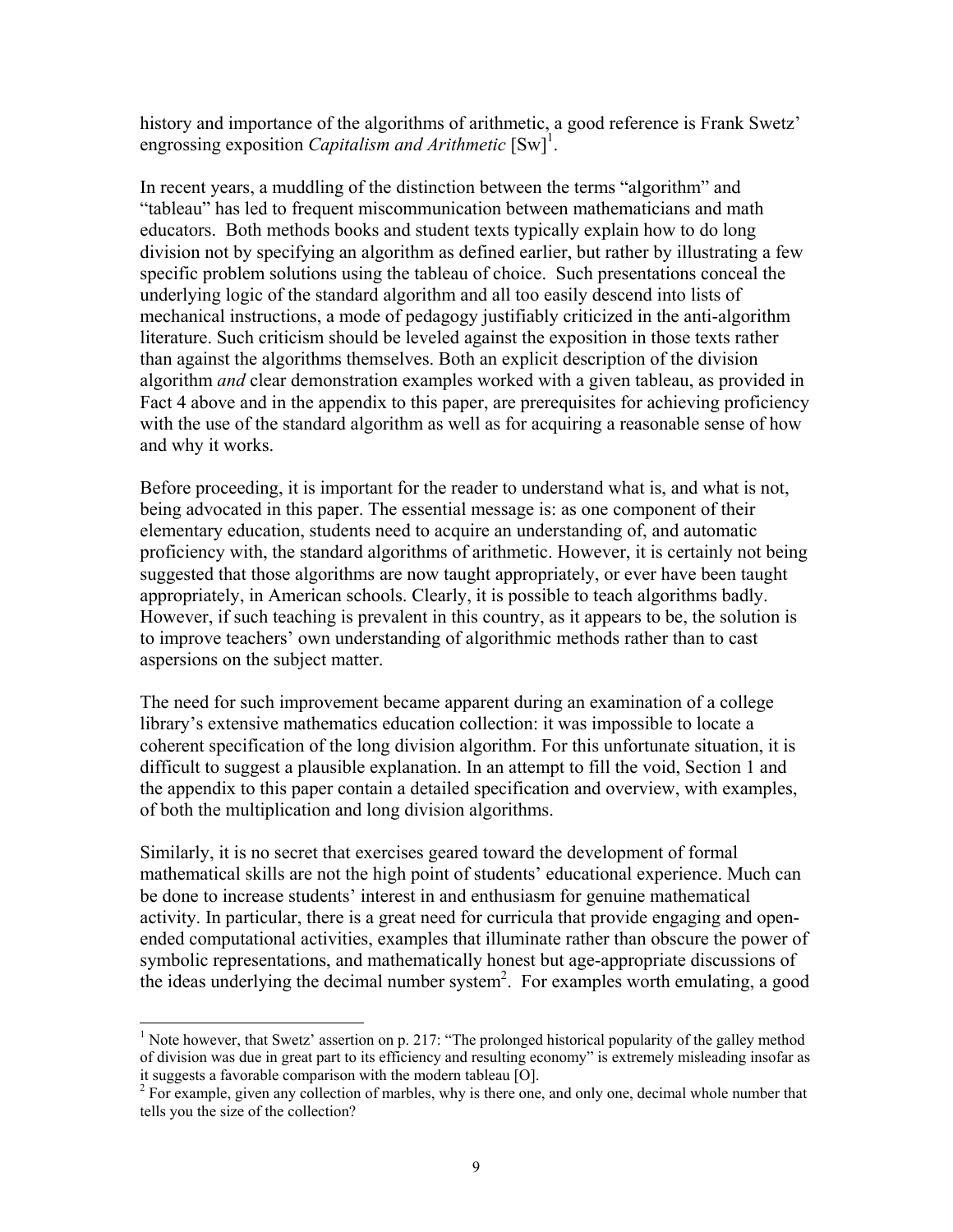source is *Math Workshop* [WBSB], an innovative K-6 curriculum developed during the Sputnik era by an unusually diverse and capable group of mathematicians and educators.

Finally, nothing in the following discussion should be construed as criticism of having students develop their own strategies for attacking arithmetic problems. Experimenting with numbers is an important part of children's mathematical development. They certainly ought to know that a number of everyday calculations, such as finding the price of 7 bottles of soda costing 98 cents each, are best approached using a strategy other than the standard algorithm. However, both students and educators also need to understand that strategies for particular types of problems do not generalize to algorithms for general classes of problems, and furthermore that only the standard algorithms of arithmetic adequately model the particularly troublesome polynomial multiplication and division algorithms that are critical for the study of algebra and calculus.

#### **2. An alternative long division algorithm?**

To appreciate the background for some of the myths of the previous section, it is well worth analyzing part of an article by Judith Sowder[S]. Therein she claims to describe an algorithm for long division that is "easier" and "better remembered" than the standard one. Here is the relevant portion of the article, indented and in a smaller font, with my observations interspersed.

How many of you can recall learning the long division algorithm? Suppose I tell you that I can show you an easier way to do long division, albeit a way that may take slightly more time to do. (Of course, if you weigh the time spent learning the method that does not make sense to you, perhaps time favors my procedure.) Here is a situation: As parents of the new septuplets, you estimate that you need 12 diapers per baby per day, or 84 diapers per day. You have been given 2664 diapers. How many days will these diapers last? There are, of course, different ways of solving this problem, but suppose you decide you are going to solve the problem by dividing 2664 by 84. This is equivalent to asking: How many 84s are there in 2664? We know there are at least ten 84s in 2664 because ten 84s is 840. We know there are not a hundred 84s since that would be 8400, which is more than 2664. So we could begin by removing (that is, subtracting) ten 84s. We'll keep a tally on the right of the number of 84s removed. We see that we can do this again, and even again. But when we have only 144 diapers left, we cannot remove ten 84's again. We can, though remove one more 84. Finally, you have 60 diapers left, not enough for another day. Add up the tallies, and we see that the diapers will last 31 days, and we will have 60 diapers left.

| 2664   |    |
|--------|----|
| $-840$ | 10 |
| 1824   |    |
| $-840$ | 10 |
| 984    |    |
| $-840$ | 10 |
| 144    |    |
| 84     |    |
| 60     | っ  |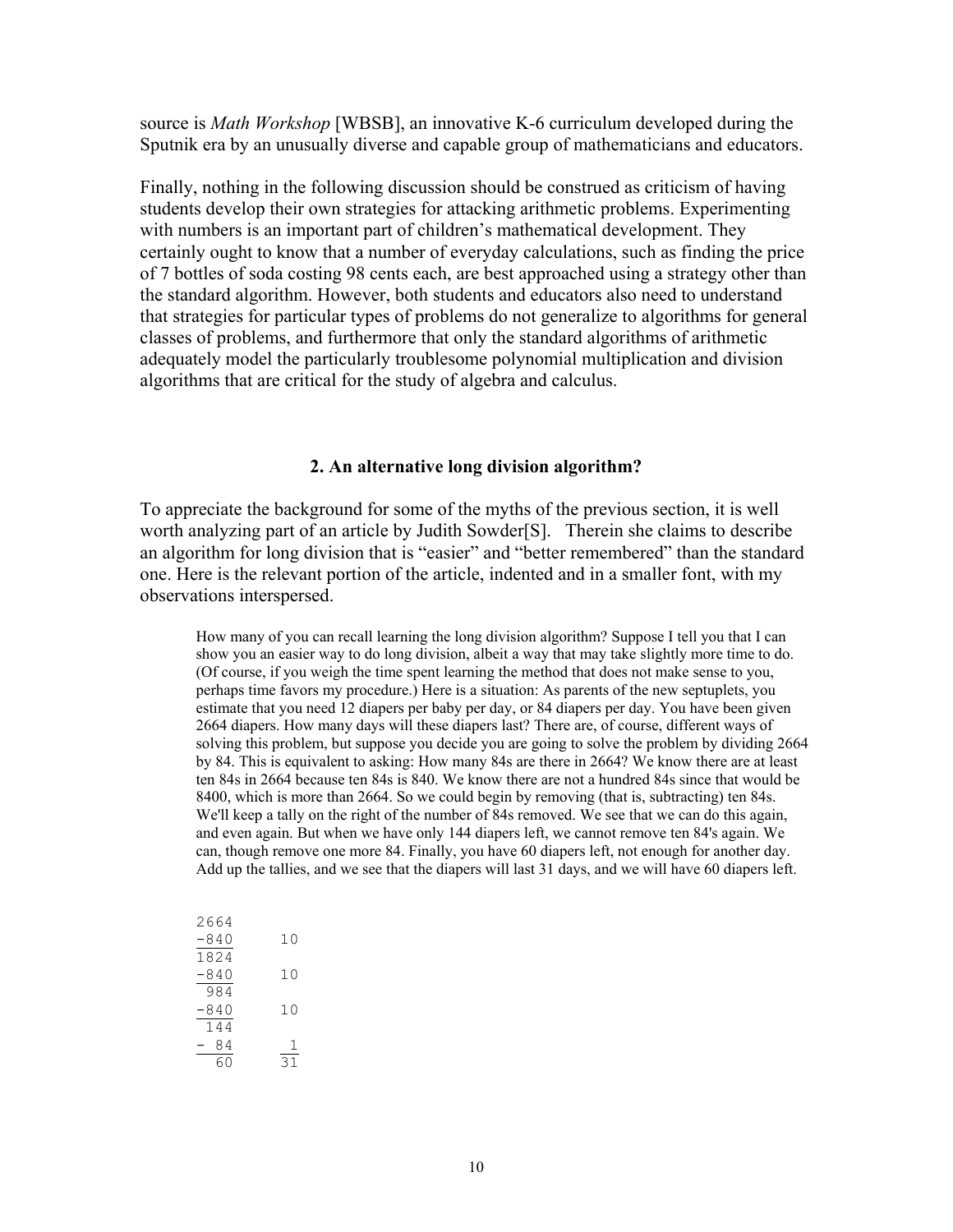If a student had recognized at the beginning that I could take out thirty 84s (2520), then one 84, the student would have the traditional algorithm but for the placement of the digits and the writing down of some extra zeros.

Sowder has modified the standard algorithm by permitting only powers of 10 as multiples of the divisor that may be subtracted from the dividend in Step 2 of the division algorithm described at the end of Section 1. Her method, hereafter called the "alternative division algorithm," is a reasonable way to introduce long division. The effect of the modification, however, is to replace each multiplication step of the standard algorithm by a number of subtractions equal to the new digit in the quotient.

But for most children, it takes as much time to determine that the first digit in the quotient is 3 as to subtract 840 three times.

It would be enlightening to learn more about the sample population that Sowder studied in order to draw this sweeping inference. If the statement is true, it says more about the way children have been taught mathematics than about their mathematical capabilities. I would hope there is general agreement that finding out how many times 840 goes into 2664 is a sensible example for teaching estimation skills to children. The ability to respond, automatically when asked, that 8 (hundred) goes into 26 (hundred) three times is a skill that every student should acquire before taking a high school mathematics course and most certainly before arriving in college.

 Students can make sense of division this way. It is not quite so efficient as the standard algorithm for long division, but it is less susceptible to error simply because it is understood.

Both assertions should be examined carefully. The second, concerning susceptibility to error, is belied by the significant portion of students worldwide who carry out the algorithm automatically, effortlessly and correctly without bothering to think about how or why it works. Much more important is the claim of reasonable efficiency, which is misleading at best. Consciously or unconsciously, Sowder has chosen an example for which her alternative division algorithm requires just four subtractions, as compared to two subtractions and one multiplication for the standard method. Although the standard algorithm requires writing down only half as many digits as does the alternative algorithm, the assertion that the latter is "not quite so efficient" as the former is not unreasonable. The real question is: has Sowder chosen a representative problem from among all division problems with a four-digit dividend and two-digit divisor? The answer is emphatically negative, as the following analysis demonstrates.

The number of subtractions needed to solve a division problem using the alternative algorithm is the sum of the digits of the integer part of the quotient. For example, a problem with a quotient of 45 requires nine subtractions. In the worst case involving a three-digit quotient, 27 subtractions are required when the quotient is 999.

How many four-digit by two-digit division problems are there? The dividend can range from 1000 to 9999 and so there are 9000 possible dividends. For each dividend, there are 90 possible divisors, since the divisor is between 10 and 99. Therefore the total number of division problems of this type is  $90*9000 = 810,000$ . The following table shows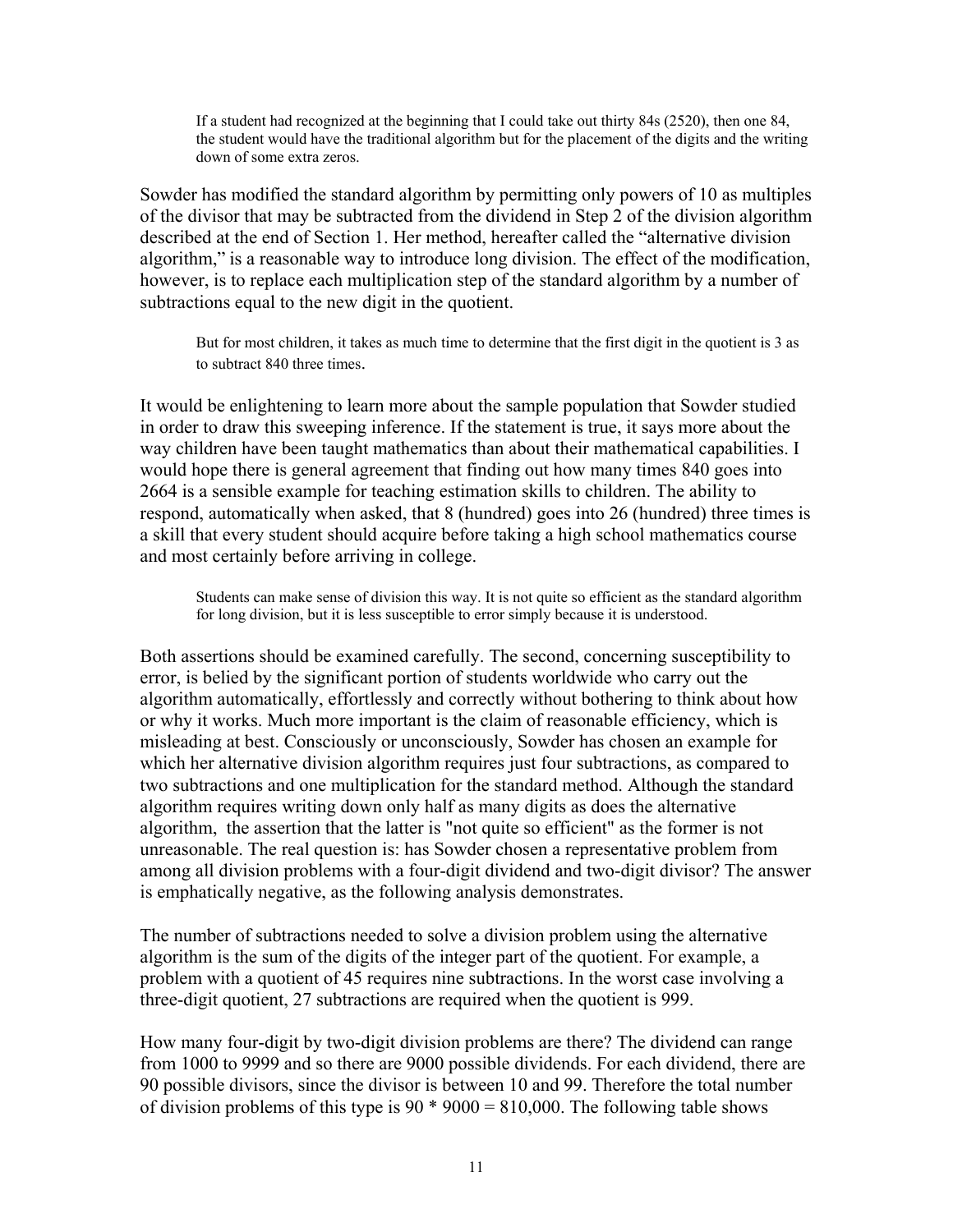percentages of these 810,000 problems grouped according to the number of subtractions required by the alternative algorithm. The results were obtained not by applying analytic methods, but rather by using what many would agree is an appropriate application of technology: writing a fifteen-line computer program that performs the 810,000 division problems and keeps track of the number of subtractions required for each.

Number of Subtractions Percentage of problems

| $1 - 4$   | 9.8%  |
|-----------|-------|
| $5 - 9$   | 37.4% |
| $10 - 15$ | 43.7% |
| $16 - 27$ | 9.1%  |

The results are clear.

- Sowder´s example places in the easiest tenth of all problems.
- A problem as atypical as Sowder´s, but in the most difficult tenth, requires 15 or more subtractions.
- A representative 4-digit by 2-digit division problem, namely one at the  $50<sup>th</sup>$ percentile of difficulty, requires 10 subtractions.

Had Sowder chosen a representative problem, her method would have been revealed as both cumbersome and inefficient. For example, compare the two algorithms for 9265 divided by 27:

| 9265            |                 |  |                  | 343 remainder 4 |  |
|-----------------|-----------------|--|------------------|-----------------|--|
| $-2700$         | 100             |  | 27/9265          |                 |  |
| 6565            |                 |  | 81               |                 |  |
| $-2700$         | 100             |  | $\overline{116}$ |                 |  |
| 3865            |                 |  | 108              |                 |  |
| $-2700$         | 100             |  | $\overline{8}5$  |                 |  |
| 1165            |                 |  | $\underline{81}$ |                 |  |
| 270             | 10              |  | $\overline{4}$   |                 |  |
| 895             |                 |  |                  |                 |  |
| $-270$<br>625   | 10              |  |                  |                 |  |
| $-270$          | 10              |  |                  |                 |  |
| 355             |                 |  |                  |                 |  |
| 270             | 10              |  |                  |                 |  |
| 85              |                 |  |                  |                 |  |
|                 | $\mathbf 1$     |  |                  |                 |  |
| $\frac{27}{58}$ |                 |  |                  |                 |  |
|                 | $\mathbf 1$     |  |                  |                 |  |
| $\frac{27}{31}$ |                 |  |                  |                 |  |
| $\frac{27}{4}$  |                 |  |                  |                 |  |
|                 | 343 remainder 4 |  |                  |                 |  |

In this typical case, it is apparent that Sowder's alternative division algorithm does not require just "slightly more" time than the standard one. Her version requires 10 subtractions, of which 7 use "borrowing," a notoriously error-prone procedure, as well as writing down 79 digits, not counting optional trailing zeroes. In contrast, the standard algorithm requires 3 multiplications and 3 subtractions, only one of which uses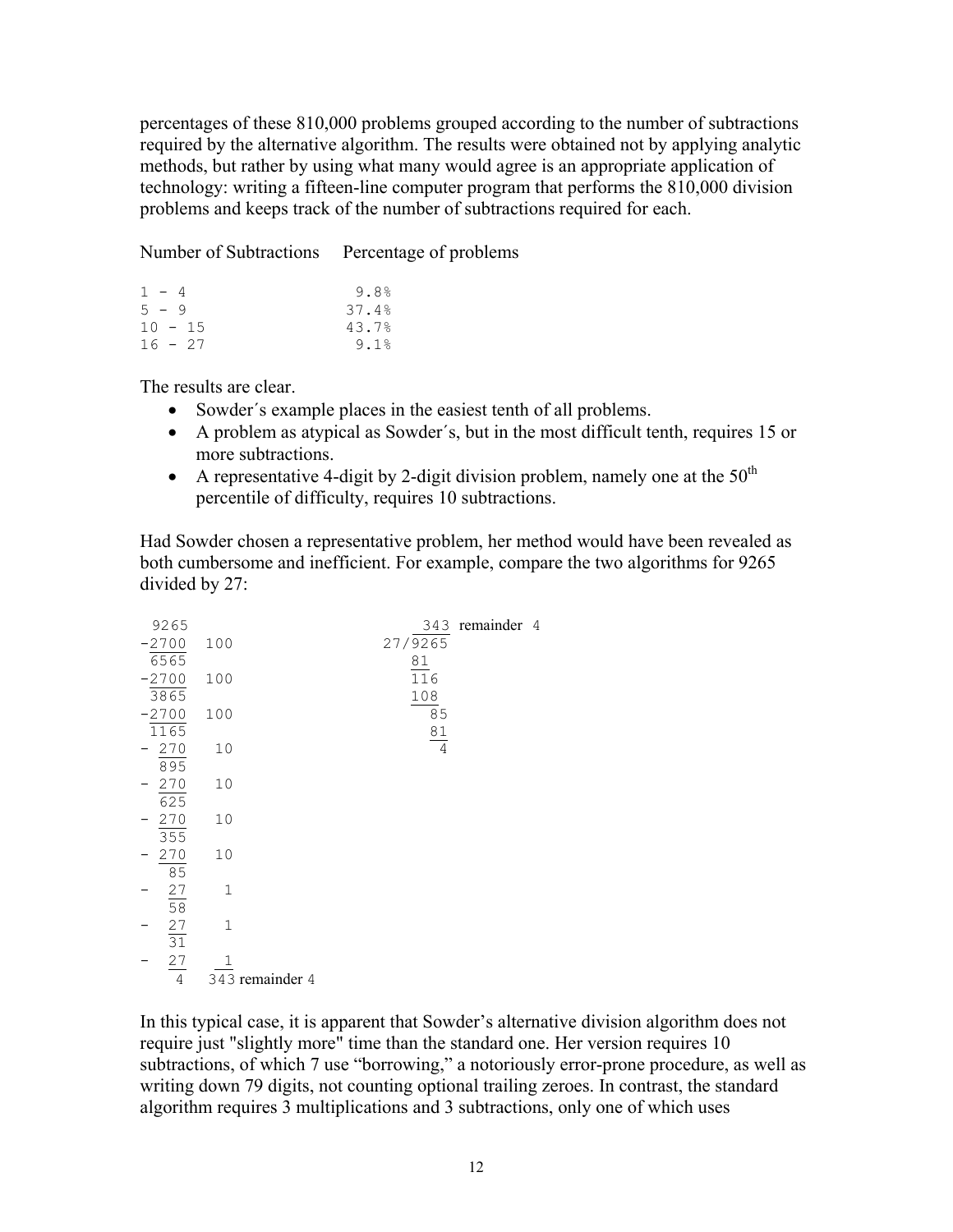"borrowing", and writing down only 23 digits. Clearly, for typical problems, it is the alternative algorithm that is much less efficient and also much more prone to error. Furthermore, fully twenty per cent of the 810,000 problems done using that algorithm will require considerably more work (14 through 27 subtractions) than the example illustrated, whereas every one of those problems can be solved using the standard algorithm with only 3 multiplications and 3 subtractions.

Efficiency is no longer a prime consideration, because you yourselves use calculators for longdivision problems when they are messy or you are in a hurry. And this procedure will be better remembered, or, if not remembered, reinvented. Contrary to what some people believe, God did NOT hand down on a tablet the standard long-division procedure we all learned. It simply is a streamlined procedure that was invented when computations had to be done quickly, such as in my [earlier] example of the graduate students doing calculations for the scientists [at Los Alamos].

The mathematical and pedagogical (if not the theological) assumptions underlying this remark have already been critiqued in Section 1. It is certainly the case, as Sowder observes, that the standard algorithm is a streamlined procedure and so is well suited to calculation. However, it is simply not true that the only value, or even the principal value, of the standard algorithms of arithmetic is their ability to produce answers. To support this assertion, the following section presents a substantial but only partial list of topics in the high school and college FAMC curricula wherein those algorithms resurface in a more sophisticated form. In particular, it turns out that the alternative division algorithm is not only inefficient at obtaining answers, but is also limited in scope, in that it provides no insight into any of the important algebra topics that are nicely illuminated by the standard algorithm.

### **3. The importance of teaching algorithms**

The underlying logic of the algorithms of arithmetic, if properly taught, illuminates the relationships between the operations of arithmetic in a way that leads naturally to the study of algebra with variables. For example, the polynomial multiplication problem  $(3x+5)(2x+4)$  can best be introduced as a generalization of the integer multiplication problem 35\*24. Adding polynomials and collecting terms is but a fancier version of adding multi-digit integers while keeping track of place value. The decimal representation of integers provides a model for polynomials. An intelligent motivation of polynomial division problems is impossible if students are ignorant of the standard division algorithm for integers. And so on.

Equally important, practice with arithmetic algorithms is a student's first experience with the formal manipulation of mathematical symbols. Often lost in educators' attempts to help children acquire "conceptual understanding" is the following basic reality: formal mathematical competency requires well-developed symbol manipulation skills. Even a glance at the solutions to a standard freshman calculus final exam reveals that students must carry out pages of algebraic manipulations accurately and efficiently. Students who come equipped with symbolic manipulation skills are not guaranteed success in college mathematics. However, those who lack such skills face virtually certain failure in any math or physics course that has not been watered down by the evisceration of algebraic content.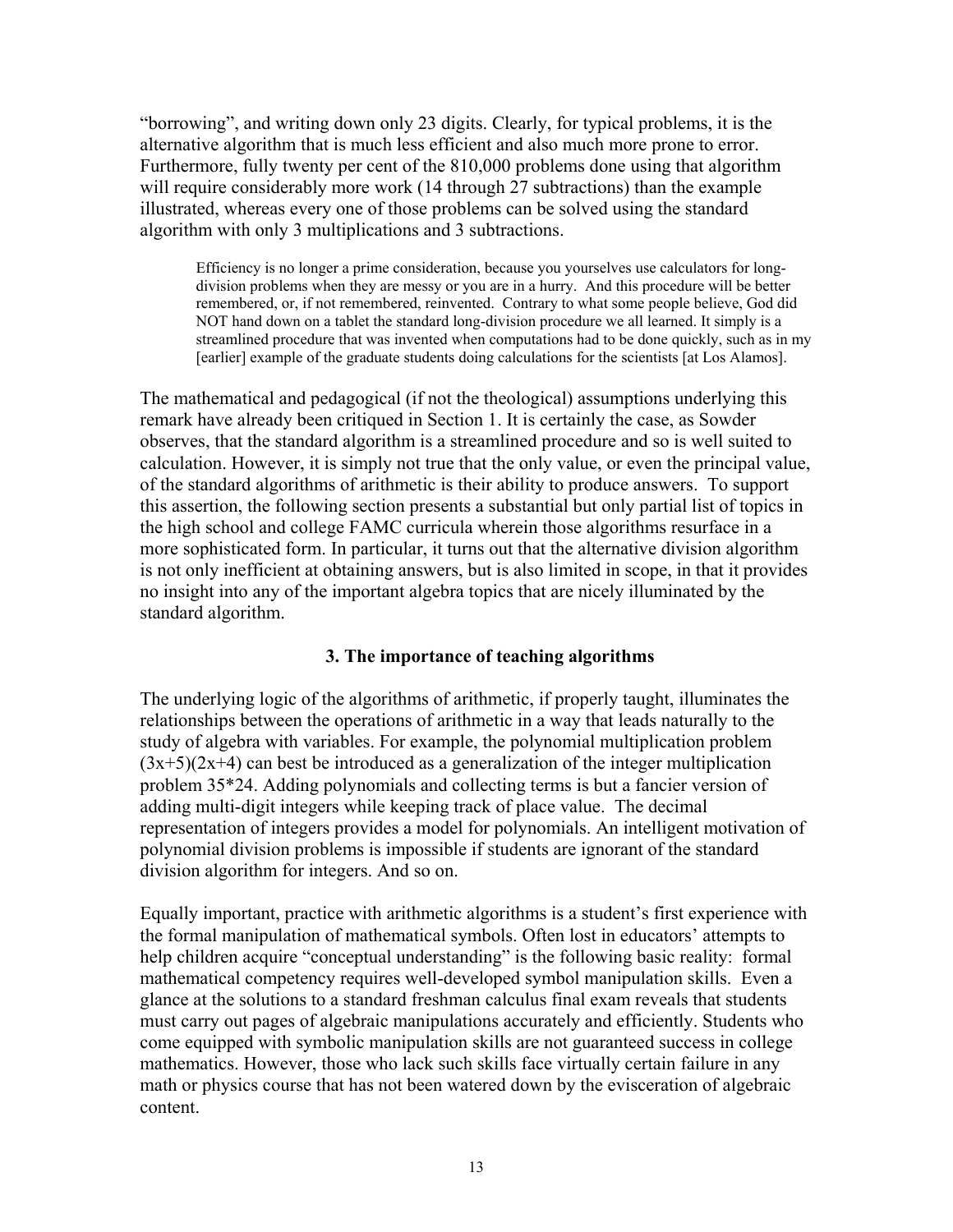Among the standard algorithms, the long division algorithm is perhaps the most important as preparation for higher mathematical study. Elementary school students deprived of exposure to and practice with that algorithm will be severely handicapped when they encounter applications and generalizations that surface at several stages of their ensuing mathematical education.

The first important application of the long division algorithm can and should be discussed in middle school: rational numbers, and only rational numbers, are expressible as repeating decimals. Indeed, a close look at the modern long division tableau shows that the decimal expansion of the quotient eventually becomes an infinite repetition of a finite sequence of digits, a lovely revelation that is totally obscured by the unwieldy tableau of the alternative division algorithm.

Conversely, any repeating decimal can be written as a rational number by using a fraction whose numerator consists of that repeating sequence and whose denominator consists of as many successive 9's as there are digits in the repeating sequence. Here are two examples in which the repeating sequence of digits is 2,3,4:

| $0.234234234 = 234/999$ |  |
|-------------------------|--|
|                         |  |

•  $1.345234234... = 1.345 + 0.000234234... = \frac{1345}{1000} + \frac{1}{1000} + \frac{234}{000} = \frac{1343889}{0.000000}$  $= 1.345 + 0.000234234... = \frac{1343}{1000} + \frac{1}{1000} + \frac{234}{999} = \frac{1343603}{999000}$ 

If students are willing to believe that infinite decimal expansions make sense (in reality, such expansions must be justified by invoking moderately sophisticated arguments), they can easily discover lots of irrational numbers by devising infinite non-repeating sequences of digits. For example,

### 1.1010010001000010000010000001…..

is obtained by concatenating successive powers of ten, whereas

1.23456789101112131415161718192021……

is the ordered concatenation of all counting numbers. Proving that these and similar sequences of digits are non-repeating is a useful and tractable exercise in logic for middle school students.

A rather different and very concrete reason for teaching K-8 students the standard long division algorithm is that they will need to know it in order to understand and become fluent with polynomial division, a procedure traditionally taught in high school as a prerequisite for at least three important topics in the college calculus curriculum. Only the standard algorithm for integer division generalizes to the case of polynomials. Indeed, the underlying idea of the alternative algorithm, that division is repeated subtraction, is false in the case of polynomials. The reason is easy to understand. To divide 100 by 10, one can reduce 100 to zero by subtracting 10 from 100 ten times and thereby conclude that the quotient is 10; of course, it would be more efficient to remember that 100 is the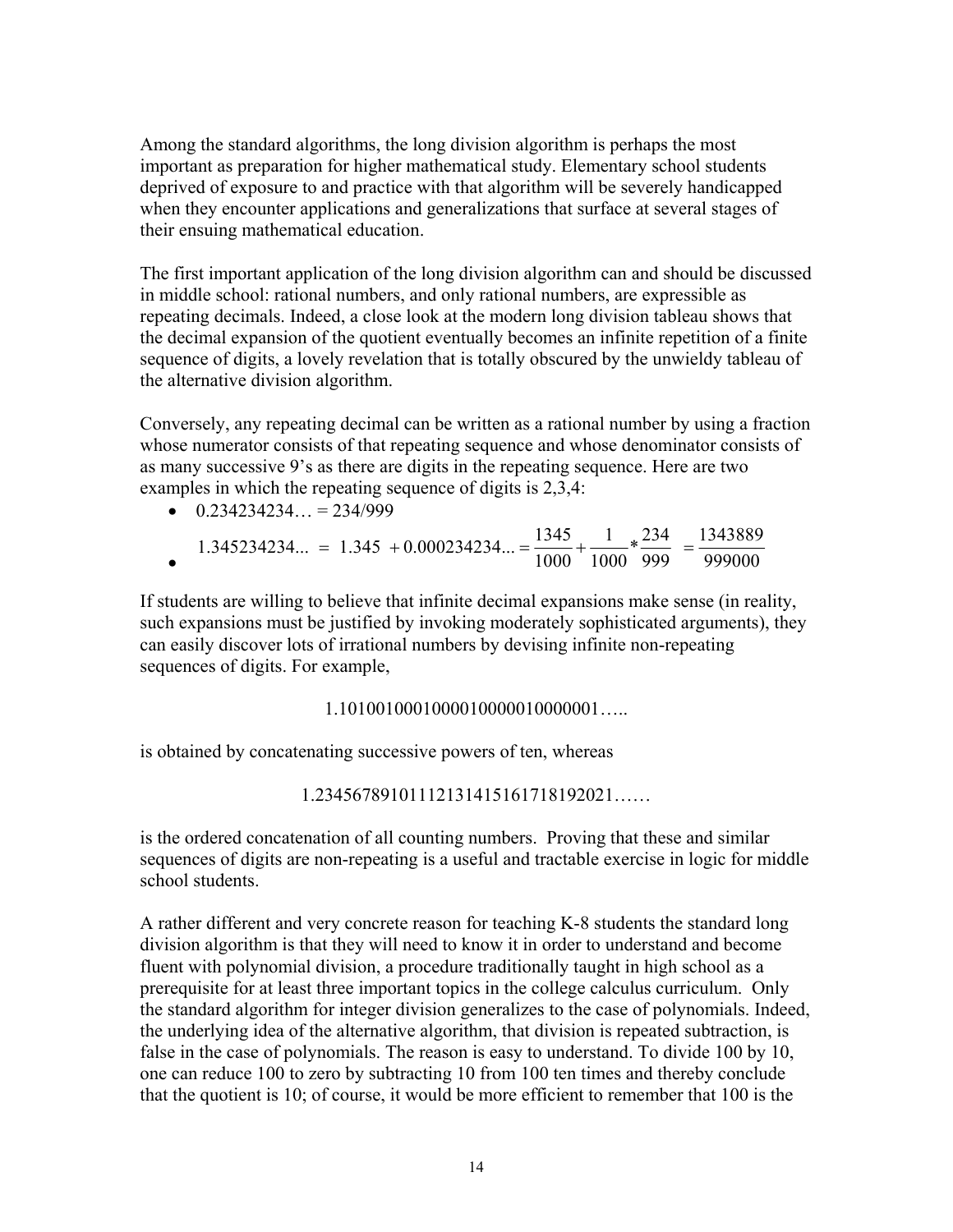product 10\*10. However, the only way to find the quotient  $x^2 \div x$  is to recall that  $x * x = x^2$ , a fact that cannot be discovered by using repeated subtraction. Therefore, students who have not already become proficient using the standard algorithm for dividing whole numbers will have great difficulty when their high school algebra instructor explains division of polynomials. They will be totally lost when that algorithm reappears in calculus, for the instructor will assume that students know the traditional algorithm cold.

For a more thorough treatment of the pedagogical and mathematical importance of the long division algorithm, see the essay by David Klein and Jim Milgram [KM].

### **Conclusion**

Referring to her alternative algorithm, Sowder states [S]:

When I have showed this alternative procedure to prospective teachers, their reaction was sometimes one of anger--anger that they had been made to suffer through the mysterious and difficult long-division algorithm when it really is all so simple to understand.

In such circumstances I too would be unhappy. The real question is: if those prospective teachers are typical, why weren't they taught the long division algorithm by educators who themselves understood the algorithm and its importance for students' later study of algebra? Toward achieving such understanding, it is hoped that the motivated and leisurely exposition of that algorithm in the appendix to this paper will be shared fruitfully by as many educators as possible.

Equally troubling, the statement

If you weigh the time spent learning the method that does not make sense to you, perhaps time favors my [alternative division] procedure.

expresses a paradoxical perspective that seems to have taken hold in part of the mathematics education community: if a piece of mathematics is hard to understand, excise it from the curriculum rather than investigate it carefully, with the cooperation of content experts whose mathematical perspective is both wide and deep, in order to find a clear, concise, and logical explanation.

Most students and educators will agree with the following assertion in an arithmetic textbook that was published four hundred years ago [H]://

Division is esteemed one of the busiest operations of Arithmetick, and such as requireth a mynde not wandering, or settled upon other matters.

However, there is no mystery to the long division algorithm. It has been known, understood, and used to advantage for centuries. The only remaining mystery is why a clear explanation of that algorithm is absent from teacher training courses offered by American schools of education.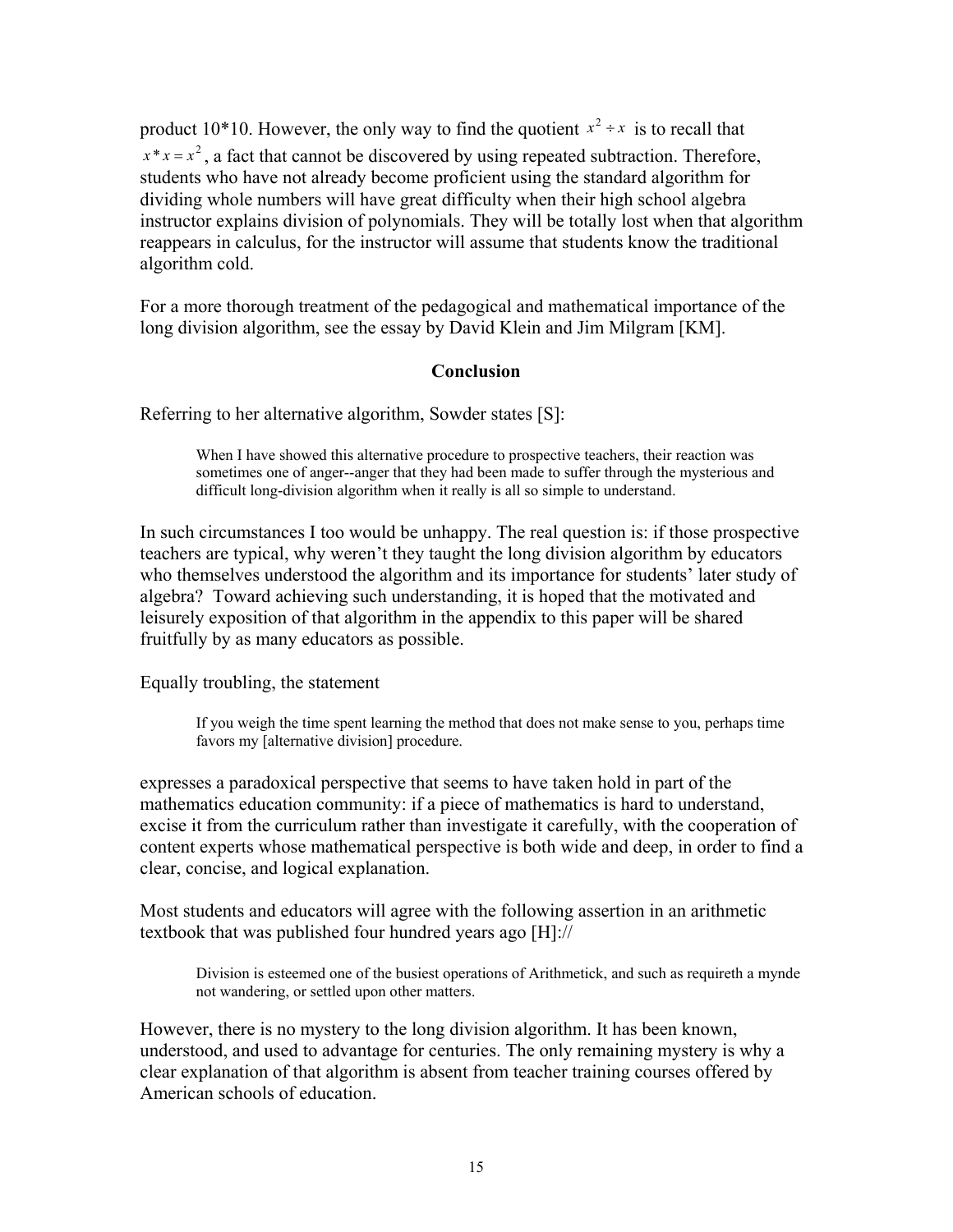In conclusion, the reader is invited to share the following thought-provoking excerpt from an article by Thomas Groleau, a professor of business administration, who explains well the importance of formal mathematical competency, even for those students whose professional activities will be largely nonmathematical [Gr]:

Martial arts training in the sixth century started with the Horse Stance: legs wide apart, knees bent, back straight. Students would hold this uncomfortable position for up to an hour and simply concentrate. However, the Horse Stance doesn't show up in combat. I've seen plenty of "Kung Fu" flicks, and never seen Chuck Norris use the Horse Stance in a fight.

So what was the Horse Stance's value? It built stamina, strength, balance and concentration, all vitally important combat skills. Perhaps more important, it weeded out those unwilling or unable to pay the price to learn the secrets of the martial arts masters. While today's martial arts students don't face the Horse Stance<sup>3</sup>, they still endure rigorous (and often tedious) foundational training.

A traditional math curriculum can do the same for us. Algebra, geometry, calculus, etc. provide a skill foundation for OR/MS [Operations research/ management science]. Students who don't understand basic algebra tend to struggle with spreadsheets; the concept of absolute versus relative cell reference confuses them. On the other hand, students who understand traditional math tend to pick up spreadsheet skills with relative ease.

Groleau's analogy is apt. In any rigorous university course, students who wish to understand symbol-laden texts and lectures, keep up with homework assignments, and also perform well on examinations must arrive prepared with the prerequisite algebraic skills that are the mathematical analogues of stamina, strength, balance, and concentration. An appropriate regimen of rigorous foundational training is a critical ingredient of any K-8 math curriculum designed to prepare as many students as possible for success in high school and college mathematics curricula that emphasize FAMC, as well as for their later pursuit of mathematics-based careers.

### **Appendix: Standard algorithms for multi-digit multiplication and division**

This appendix describes algorithms and illustrates tableaux for multi-digit multiplication and division of decimal whole numbers, in a way that makes as clear as possible the inverse relationship between multiplication and division. Consider, for example, the multiplication problem  $27*4572 = 123444$ , and its inverse problem,  $123444 \div 27 = 4572$ . At the simplest level, the inverse relationship between these problems is:

• 27\*4572 is calculated by starting with zero and adding 27 4572 times to get up to 123444, whereas

 $\overline{a}$ 

• 123444  $\div$  27 is calculated by starting with 123444, then subtracting 27 4572 times to get down to zero.

 $3$  Actually, they do; see [Y], for example. Groleau's error only strengthens his argument. I am indebted to my colleague Ethan Akin for directing me to this reference.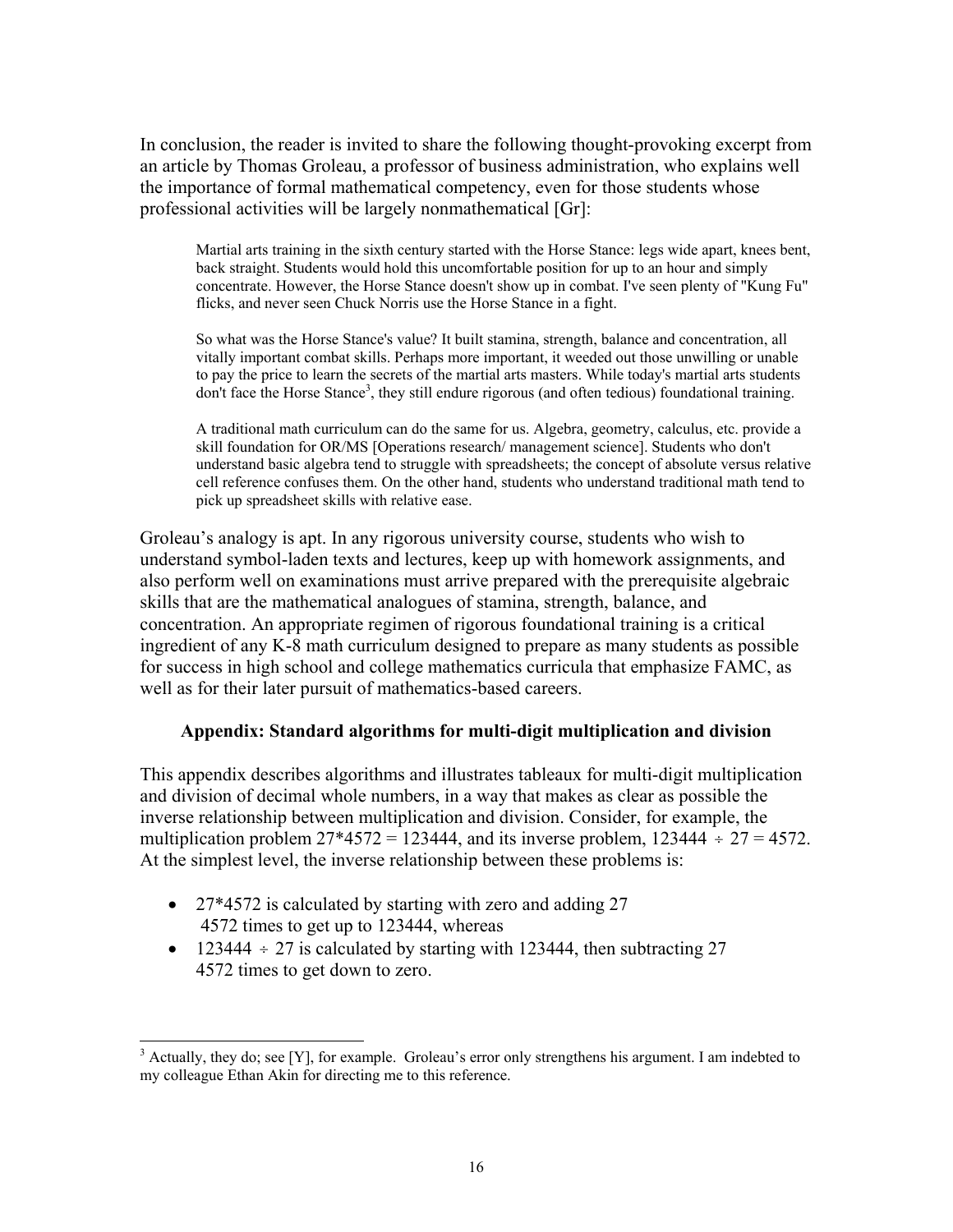Of course, the stated procedures are ridiculously inefficient. The decimal system of base-10 representation of whole numbers makes possible an enormous increase in efficiency, assuming a certain "library" of prerequisite skills. Formulating the contents of that library requires the following simple piece of terminology: a **place value numbe**r is the number obtained by writing a digit from 1 through 9, possibly followed by one or more zeroes.

The place value numbers were listed earlier, in the discussion of the division algorithm in Section 1, as:

1,2,3,4,5,6,7,8,9, 10,20,30,40,50,60,70,80,90, 100,200,300,400,500,600,700,800,900, , , and so on.

The required prerequisite skills for manipulating whole numbers expressed in base 10 notation are:

For multi-digit multiplication: finding the product of any number and a place value number, and finding the sum of two numbers.

For long division: finding the product of any number and a place value number, and finding the difference of two numbers.

Any whole number expressed in base-10 notation is the sum of place value numbers that correspond to its digits in an obvious way. For example,  $4572 = 4000 + 500 + 70 + 2$ . It is this decomposition that lies at the heart of both the multiplication and division algorithms for such numbers.

Let's begin with the multiplication algorithm, which is easy to summarize: expand the second factor as the sum of place value numbers and apply the distributive law, beginning with the smallest place value number. In the demonstration example, for example, calculate  $27*4572 = 27*(4000 + 500 + 70 + 2) = 27*(2 + 70 + 500 + 4000)$  as the sum

 $27 * 2 = 54$  $27 * 70 = 1890$  $27 * 500 = 13500$  $27 * 4000 = 108000$ Total: 123444

The multiplication tableau shown is a very slight variation of the following one, hereafter referred to as "standard," in which trailing zeroes are omitted:

 27 x 4572 54 189 135 108\_\_\_ 123444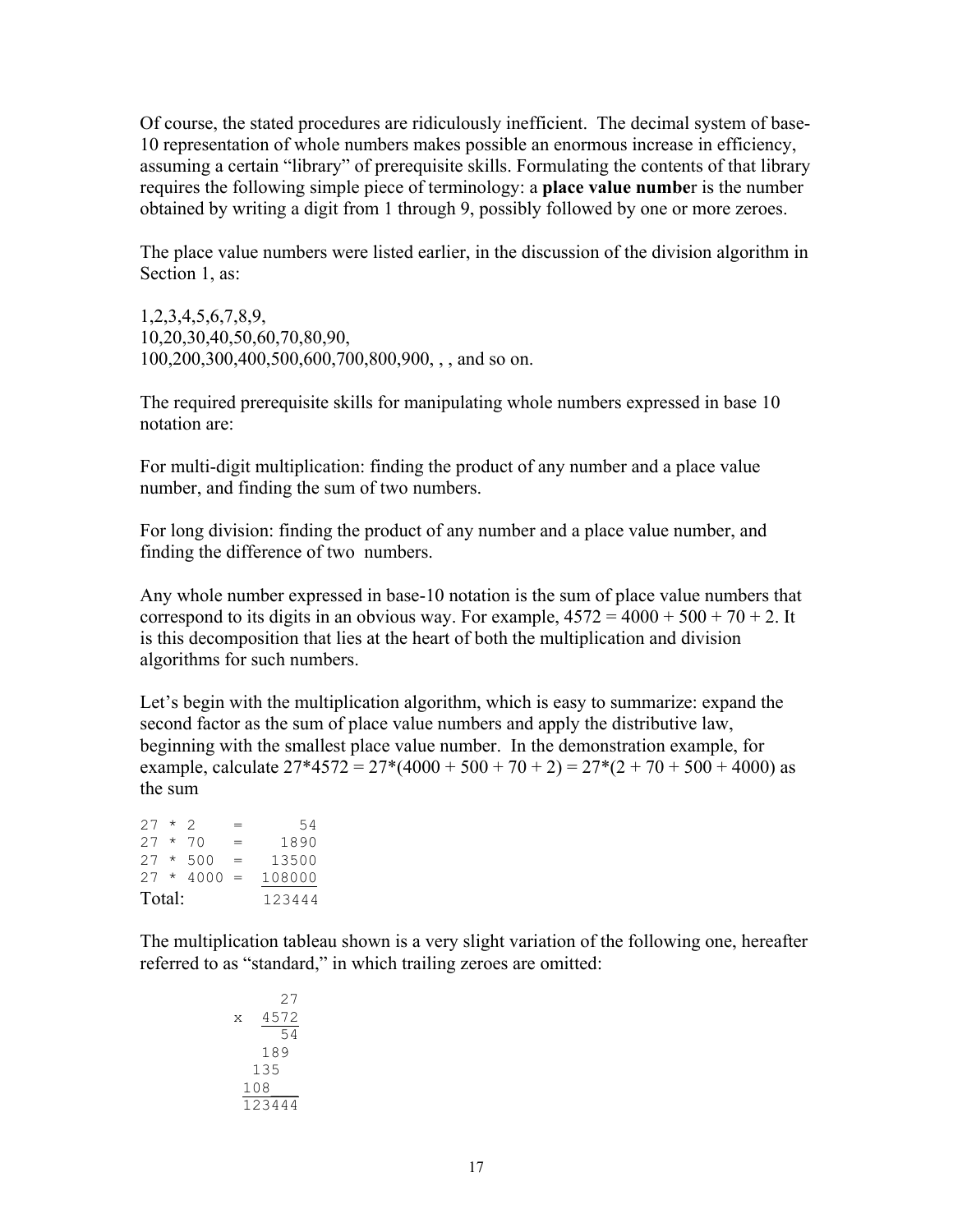The alert reader will observe that the method shown presumes knowledge of column addition and so does not adhere strictly to the stated prerequisite skill list for the multiplication algorithm. Of course, it is possible to add just two numbers at a time, and, despite the resulting compromise of efficiency, the above tableau will be adjusted in that manner in order to clarify the inverse relationship between the tableaux for multiplication and division. The result is the modified multiplication tableau:

| Start:         |  |                 |     |            |
|----------------|--|-----------------|-----|------------|
| Add 27 * 2     |  |                 | =   | 54         |
| Subtotal:      |  |                 |     | 54         |
| Add $27 * 70$  |  |                 |     | 1890       |
| Subtotal:      |  |                 |     | 1944       |
| Add $27 * 500$ |  |                 | $=$ | 13500      |
| Subtotal:      |  |                 |     | 15444      |
|                |  | Add $27 * 4000$ |     | $= 108000$ |
| Total:         |  |                 |     | $= 123444$ |

Next consider the inverse division problem  $123444 \div 27$ . The formal specification of the long division algorithm has already been given in Section 1. Informally, the procedure for the current problem consists of starting with the dividend 123444 and then successively subtracting multiples of the divisor 27 by place value numbers. At each stage, choose the largest possible place value number that makes the difference nonnegative, and continue until that difference is less than the divisor. That difference is the remainder and the total number of 27's subtracted is the quotient.

In a first attempt to carry out the division algorithm, it is useful to list the multiples of 27 by place value numbers as in the following table. The second column lists multiples of 27 by the single-digit integers in the first column. To obtain each subsequent column, multiply the column to its left by 10.

| k | $27* k$ | $*10$ | $*100$ | $*1000$ |
|---|---------|-------|--------|---------|
| 1 | 27      | 270   | 2700   | 27000   |
| 2 | 54      | 540   | 5400   | 54000   |
| 3 | 81      | 810   | 8100   | 81000   |
| 4 | 108     | 1080  | 10800  | 108000  |
| 5 | 135     | 1350  | 13500  | 135000  |
| 6 | 162     | 1620  | 16200  | 162000  |
| 7 | 189     | 1890  | 18900  | 189000  |
| 8 | 216     | 2160  | 21600  | 216000  |
| 9 | 243     | 2430  | 24300  | 243000  |

In summary, the table lists multiples of 27 organized as: one to nine 27´s, or 10´s of 27´s, or 100´s of 27´s, or 1000´s of 27´s. It is easy to scan the table to find the largest possible multiple of 27 that can be subtracted at each stage of the division algorithm.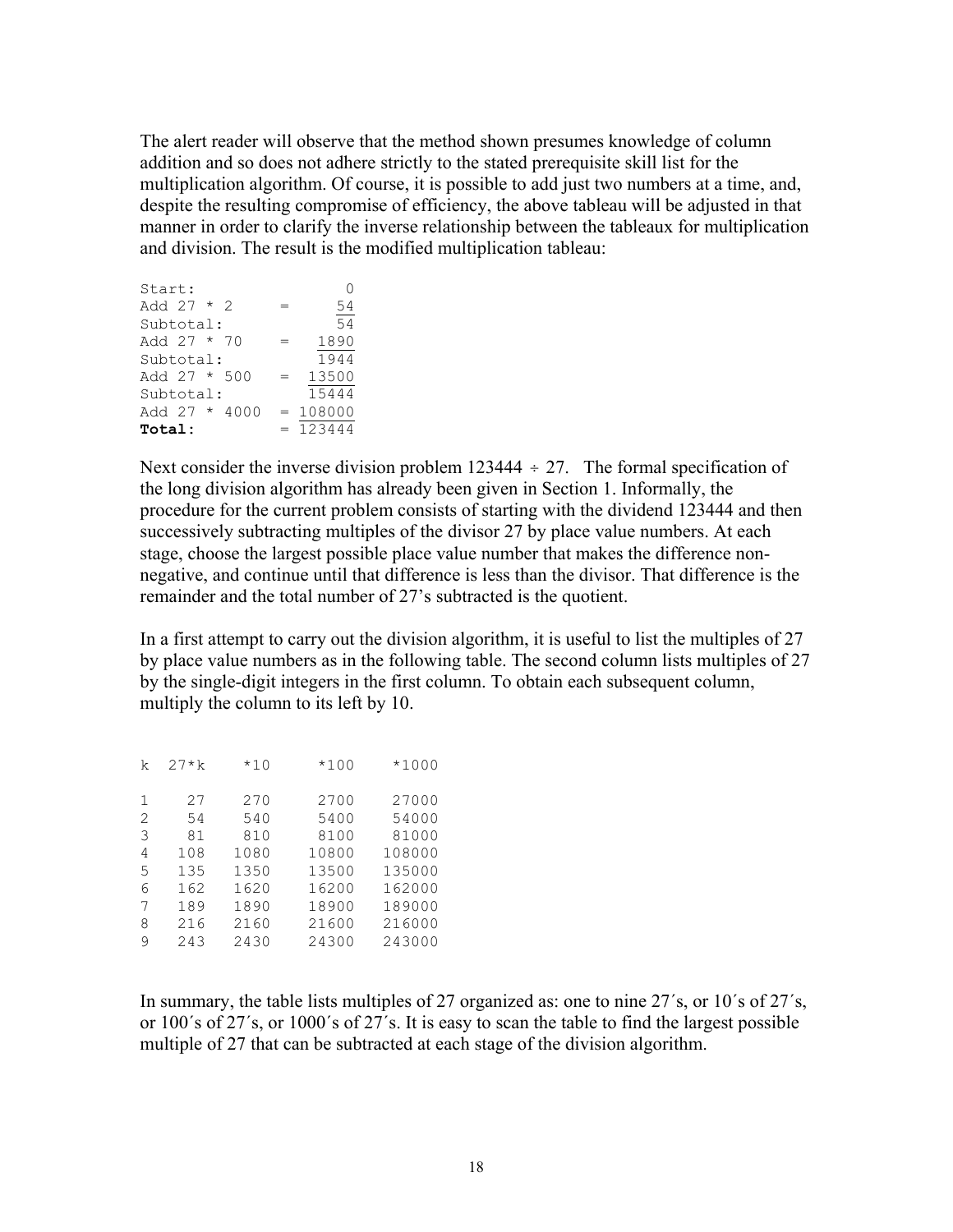The table above need not and should not be used by students who have good multiplication and estimation skills. Those who have not yet acquired proficiency can develop their skills by constructing such tables.

The following division tableau for the stated problem includes step by step comments that are appropriate during initial stages of instruction:

```
To begin, start with 123444 (which is the dividend).
Subtract 27 * 4000 = 108000which leaves 15444
Subtract 27 * 500 = 13500which leaves 1944
Subtract 27 * 70 = 1890which leaves 54
Subtract 27 * 2 = 54which leaves (finally) 0, the remainder, since 0 < 27.
```
Reading down, the number of 27's subtracted was  $4000 + 500 + 70 + 2 = 4572$ . Therefore the quotient is 4572 with remainder 0.

The modern long division tableau condenses the one above by

- leaving out the words;
- "bringing down" digits from the dividend only as they are needed; and
- writing the answer horizontally, on top of the dividend, rather than vertically.

In the division problem illustrated, the remainder is 0, as will always be the case for a division problem that is the inverse of a multiplication problem involving whole numbers. The reader should have no difficulty generalizing to the case of nonzero remainder: e.g., writing down the corresponding tableaux for the division problem  $123456 \div 27 = 4572$  with remainder 12, and for its inverse problem, namely, start with 12, then add the product 4572\*27 to get back to 123456.

It is instructive to write the modern division tableau and the above "wordy" modified tableau side by side. It is likely that many students would benefit by listing the summands of the quotient vertically, even when they use the modern tableau, and so these are included in parentheses, to the right of the arrows below. Educators with perfect allegiance to the modern tableau may choose to wean their students from this minor variation.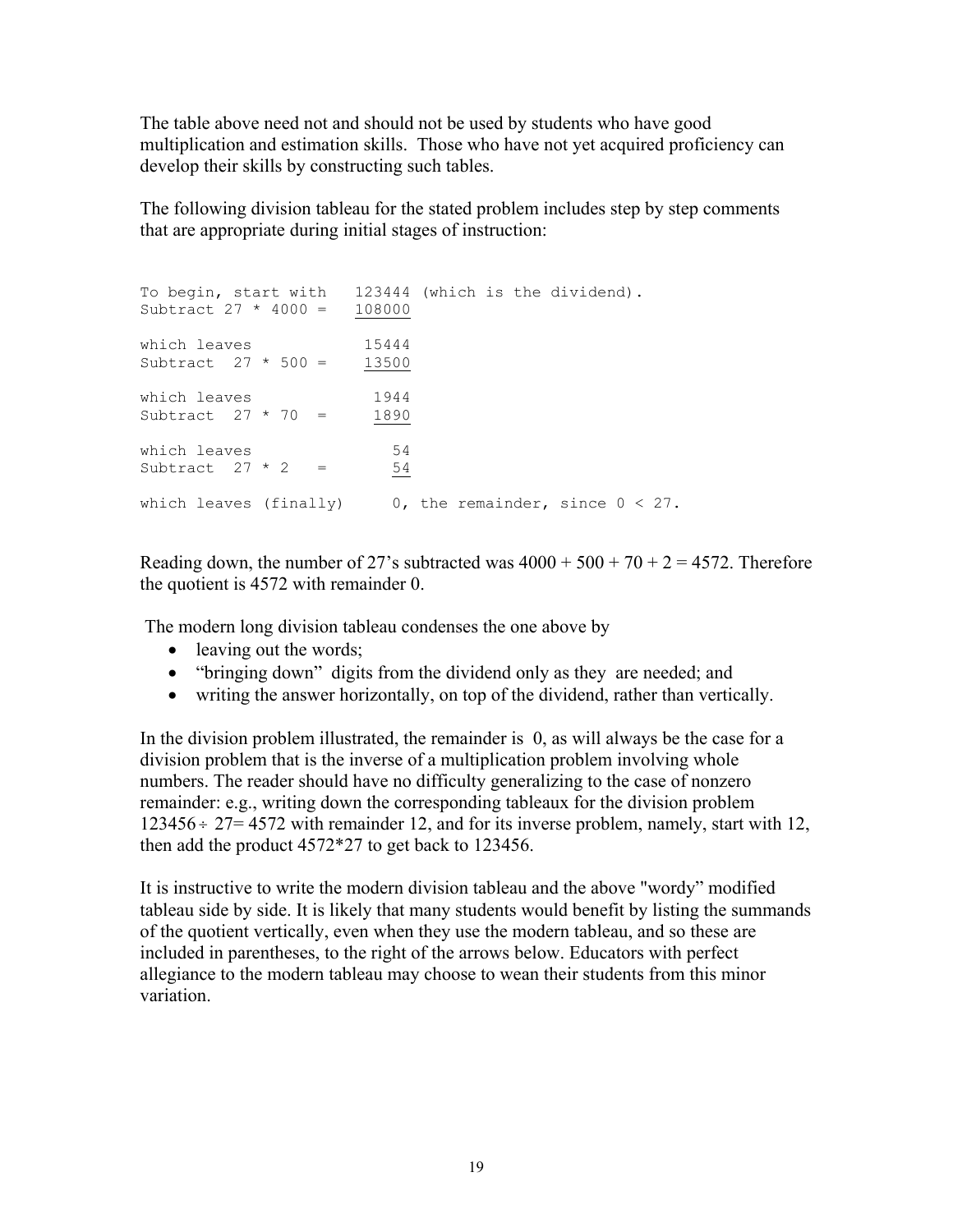| Modified division tableau:        |                        |        | Modern division tableau:<br>4572 |              |            |                      |
|-----------------------------------|------------------------|--------|----------------------------------|--------------|------------|----------------------|
|                                   | To begin, start with   | 123444 |                                  |              | 27/ 123444 | In the quotient,     |
|                                   | Subtract $27 * 4000 =$ | 108000 |                                  | $---(4000)$  | 108        | write 4 (thousands). |
| leaving                           |                        | 15444  |                                  |              | 154        | Bring down the 4.    |
|                                   | Subtract $27 * 500 =$  | 13500  |                                  | $---> (500)$ | 135        | Write 5 (hundreds).  |
| leaving                           |                        | 1944   |                                  |              | 194        | Bring down the 4.    |
| Subtract 27 *                     | $70 =$                 | 1890   | ーーー>                             | (70)         | 189        | Write 7 (tens).      |
| leaving                           |                        | 54     |                                  |              | 54         | Bring down the 4.    |
| Subtract                          | $2 =$<br>$27 *$        | 54     | $--->$                           | (2)          | 54         | Write 2 (ones).      |
| $\overline{0}$<br>finally leaving |                        |        |                                  |              | $\Omega$   | is the remainder.    |

Writing the modified multiplication tableau obtained earlier for  $4572 * 27 = 123444$  next to the modified division tableau, above left, for  $123444 \div 27 = 4572$  reveals the underlying design principle of the latter. Simply stated, it is that, in their modified forms presented above,

*The modern division tableau, read from top to bottom, is identical to the standard multiplication tableau, read from bottom to top.* 

Indeed, in the multiplication tableau below at the left, the product 123444 is built up from 0 by adding the place value numbers of the multiplier 4572, whereas in the division tableau to its right, subtracting those same place value numbers, but in reverse order, reduces the dividend 123444 back down to 0:

| Multiply: $4572 * 27 = 123444$ |          |                         | Divide: $123444 \div 27 = 4572$ |                |  |  |
|--------------------------------|----------|-------------------------|---------------------------------|----------------|--|--|
| Start with                     | $\Omega$ | Start with              |                                 | 123444         |  |  |
| Add $27 * 2 =$                 | 54       | $27*4000 =$<br>Subtract |                                 | 108000         |  |  |
| Subtotal:                      | 54       | leaving                 |                                 | 15444          |  |  |
| Add $27 * 70 =$                | 1890     | $27*500$<br>Subtract    | $=$                             | 13500          |  |  |
| Subtotal:                      | 1944     | leaving                 |                                 | 1944           |  |  |
| Add $27 * 500 =$               | 13500    | $27*70$<br>Subtract     | $=$                             | 1890           |  |  |
| Subtotal:                      | 15444    | leaving                 |                                 | 54             |  |  |
| Add 27 $*$ 4000 =              | 108000   | Subtract<br>$27*2$      | $=$                             | $\frac{54}{0}$ |  |  |
| Total:                         | 123444   | finally leaving         |                                 |                |  |  |

The inverse relationship between the two tableaux is perhaps easier to see when they are written horizontally, with intermediate sums and differences omitted:

Multiply:  $0 + 2*27 + 70*27 + 500*27 + 4000*27 = 123444$ Divide:  $123444 - 4000*27 - 500*27 - 70*27 - 2*27 = 0$ 

In the final analysis, it is the exact and beautiful symmetry between the reasonably obvious tableau for multiplication, and the much less obvious modern tableau for long division, that underlies the popularity and utility of the latter, beginning more than five centuries ago [C] and continuing until the present day.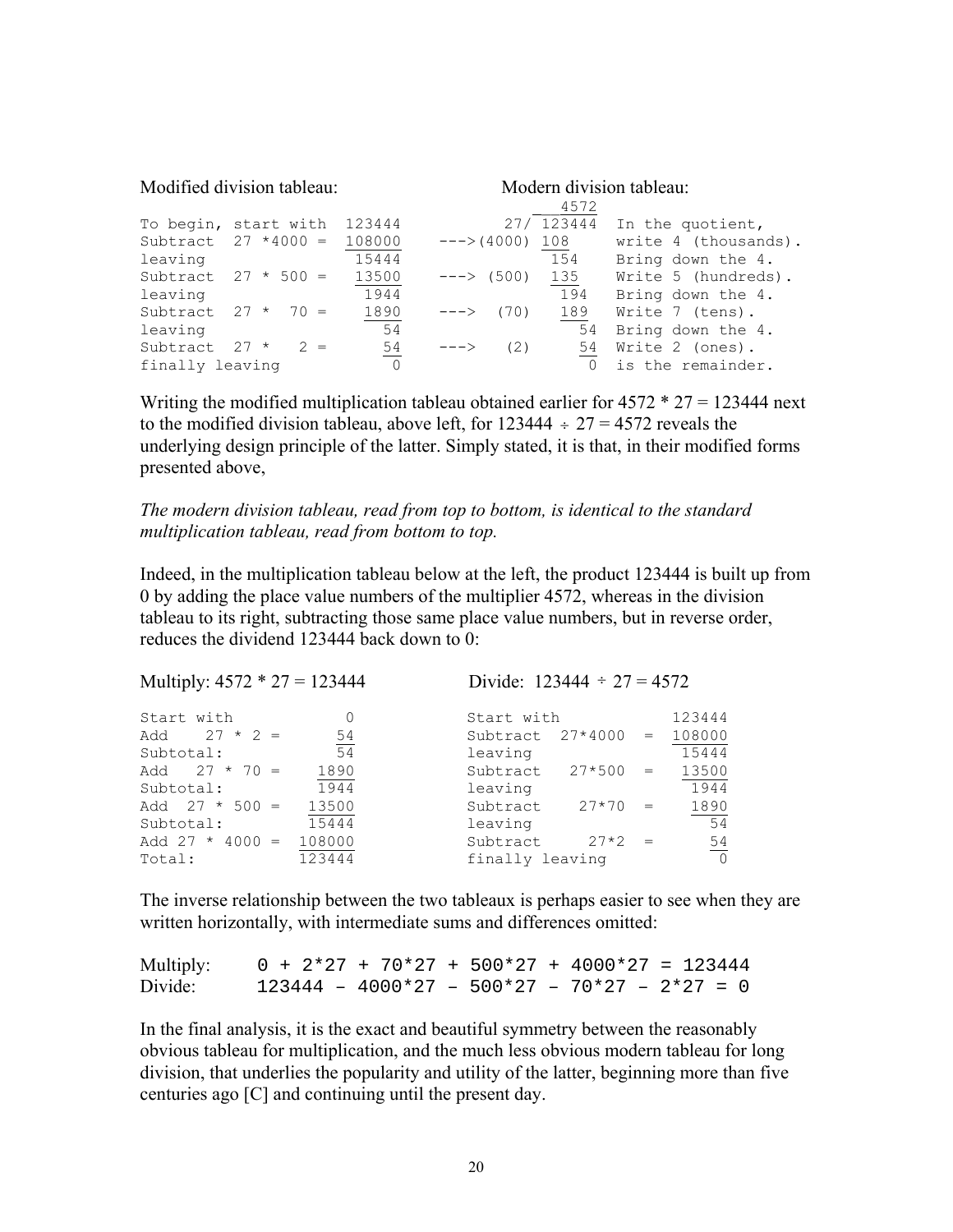## **References**

[BLS] U. S. Bureau of Labor Statistics, "College Enrollment and Work Activity of Year 2000 High School Graduates," April 2001, available at http:stats.bls.gov/news.release/hsgec.nr0.htm.

[C] Philippi Calandri*, Pictagores arithmetrice introductor*, Florence, 1491, as referenced in [Sw], p. 219.

[G] Thomas G. Groleau "Spreadsheets will NOT save OR/MS", in *OR/MS Today - Issues in Education*, Vol 26, No 1, February 1999, available at http:www.lionhrtpub.com/orms/orms-2-99/education.html.

[Go] Report of the panel on mathematics education in New York City schools, Board of Education of the City of New York, Press release N-141, May 30, 2001, available at http:www.nycenet.edu/news/press/00-01/.

[H] Thomas Hylles, *The Arte of Vulgar Arithmeticke both in Integers and Fractions,* London, 1600, Folio 37.

[K] Constance Kamii and Ann Dominick, "The Harmful Effects of Algorithms in Grades 1-4," in *The Teaching and Learning of Algorithms in School Mathematics,* Lorna J. Morrow, ed., pp. 130-140, Reston, Va., National Council of Teachers of Mathematics, 1998.

[KM] David Klein and James Milgram, "The Role of Long Division in the K-12 Curriculum," available at http:math.stanford.edu/pub/papers/milgram/long-division/longdivsiondone.htm.

[L] Steven Leinwand, "It's time to abandon computational algorithms," article in Education Week, February 9, 1994.

[LMR]D. O. Loftsgaarden, J. W. Maxwell, and K. Remick, Annual Survey of the Mathematical Sciences (Third Report) , Notices of the American Mathematical Society (48) 8, September 2001, pp. 820-830.

[N] *Curriculum and evaluation standards for school mathematics,* National Council of Teachers of Mathematics, Reston, Va., 1989, pp. 21, 73, 127.

[N1] *Principles and standards for school mathematics*, National Council of Teachers of Mathematics, Reston, Va., 2000, p 154.

[O] S. Ocken, "Rigorous comparison of the efficiency and accuracy of 'a danda' vs. 'galley' tableaux for long division," to appear.